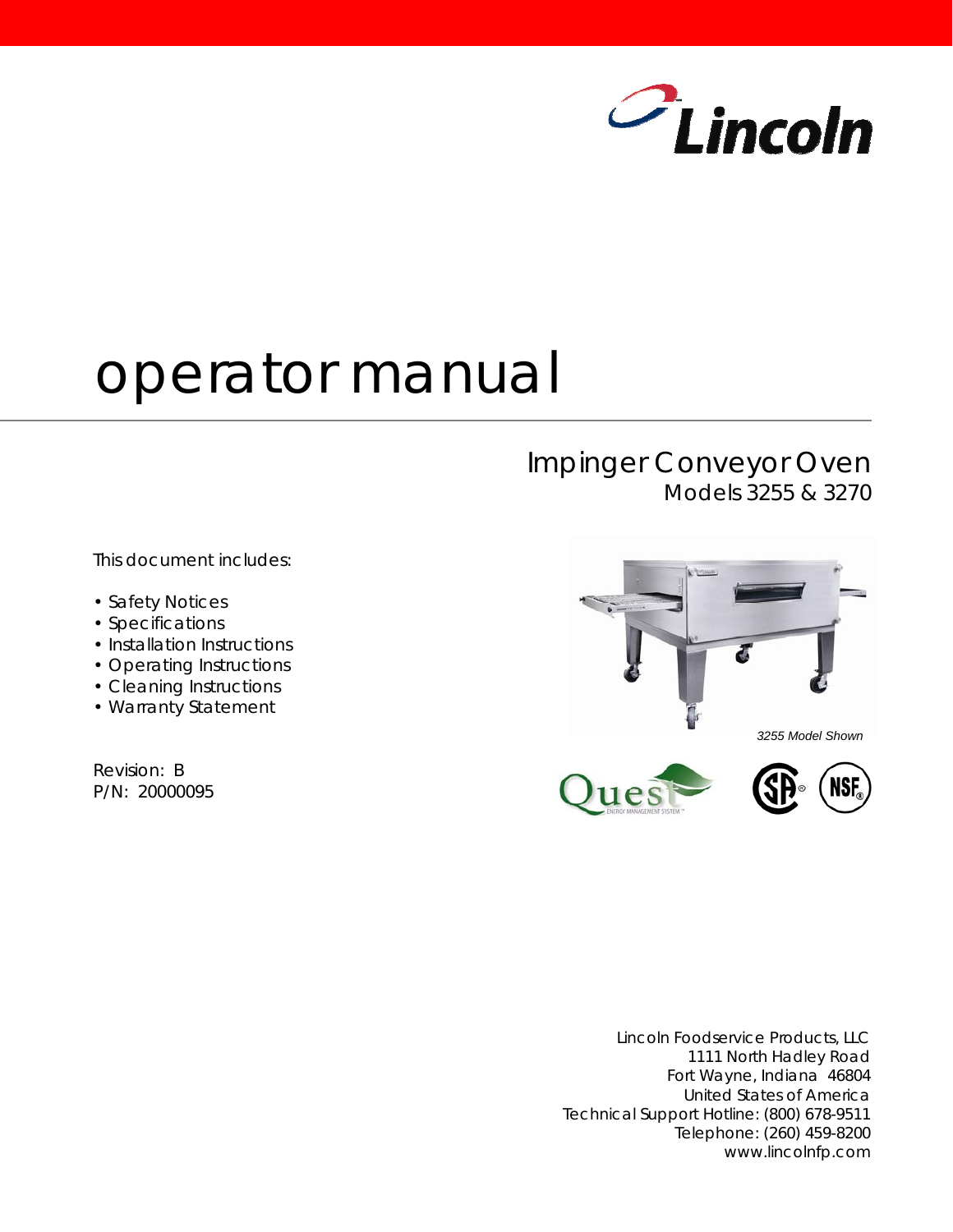# **IMPORTANT WARNING AND SAFETY INFORMATION**

| <b>NOTE:</b>    | This manual contains important safety and installation-operation instructions.<br>Require all operators to read this manual thoroughly before installing,<br>operating or servicing this equipment.                                                                                               |
|-----------------|---------------------------------------------------------------------------------------------------------------------------------------------------------------------------------------------------------------------------------------------------------------------------------------------------|
| <b>WARNING:</b> | Improper installation, adjustment, alteration, service or maintenance can<br>cause property damage, injury or death. Read the installation, operating<br>and maintenance instructions thoroughly before installing or servicing this<br>equipment.                                                |
| <b>WARNING:</b> | This appliance is not intended for use by young children or infirm persons<br>unless they have been adequately supervised by a responsible person to<br>ensure that they can use the appliance safely. Young children should be<br>supervised to ensure that they do not play with the appliance. |
| <b>DANGER!</b>  | Do not work around conveyor belt with long hair, loose clothing, or dangling<br>jewelry. Getting caught in the belt could result in serious injury.                                                                                                                                               |
| <b>DANGER!</b>  | For your safety, do not store or use gasoline or other flammable vapors or<br>liquids in the vicinity of this or any other appliance.                                                                                                                                                             |
| <b>DANGER!</b>  | Do not spray aerosols in the vicinity of this appliance while it is in<br>operation.                                                                                                                                                                                                              |
| <b>DANGER!</b>  | If the power supply cord appears to be damaged, do not attempt to operate<br>the unit. Contact a service agent or qualified electrician to repair!                                                                                                                                                |
| <b>DANGER!</b>  | Do not use parchment paper when placing food product through the toaster!<br>Use of such materials may cause a fire and should never be placed in the<br>toaster.                                                                                                                                 |

- · Obtain from your local gas provider and post in a prominent location instructions to be followed in the event gas odors are detected.
- · It is required that the oven be placed under a ventilation hood to provide for adequate air supply and ventilation.

· Minimum clearances must be maintained from all walls and combustible materials. See "spacing instruction" section for more information.

- · Keep the oven free and clear of combustible material.
- · Adequate clearance for air openings to the combustion control chamber on the right side of the oven is required.
- · Do not obstruct the ventilation holes in the control panels, as these provide the combustion air for the burner and cooling air for the controls.
- · The oven is to be operated only on the type of gas and/or electricity as shown on the specification plate.
- · The power burner will not operate and gas will not flow through the burner without electrical power.
- · This manual should be retained for future reference.
- · The electrical wiring diagram is located under the control box covers.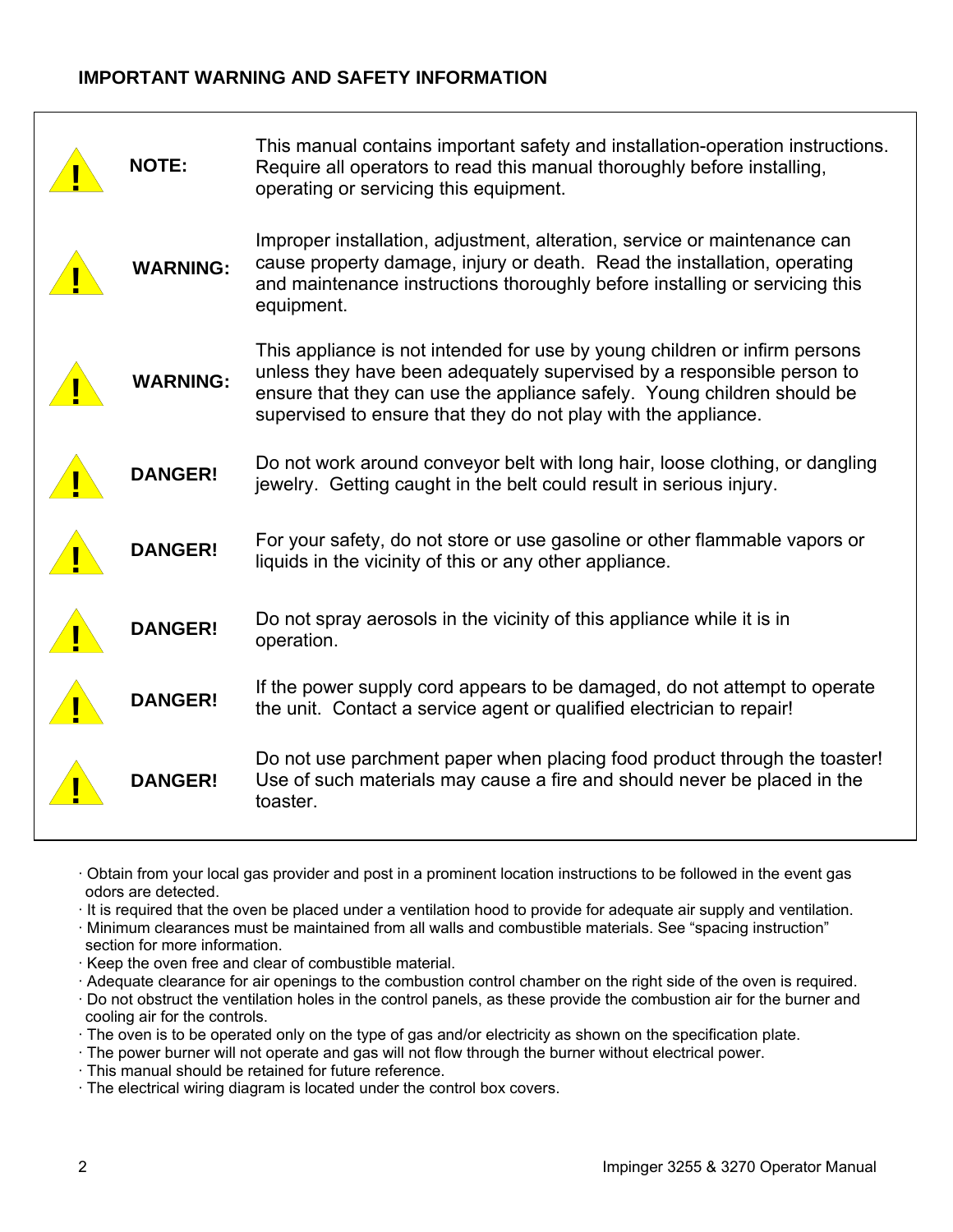# **PURCHASER'S RESPONSIBILITY**

It is the responsibility of the purchaser:

- 1. To see that the gas and electric services for the oven are installed on site in accordance with the manufacturers specification.
- 2. To unload, uncrate, and install the oven in its proper location; in accordance with this installation / operation manual.
- 3. To see that the gas and electric services are connected properly by a qualified installer of your choice*. For installation in the State of Massachusetts: Installation of this oven must be performed by a licensed plumber or gas fitter.* All such connections must be in accordance with applicable code requirements. Refer to "Code References" section for specific information.
- 4. To arrange for inspection and operation check-out by an Authorized Service Technician as described below:

Do not attempt to operate the oven until connection of utility service has been fully inspected by an **Authorized Service Technician** or a **Lincoln Foodservice Products, LLC Service Representative.** This service is required by Lincoln Foodservice Products, LLC in order to assist the purchaser in proper start-up of the oven on site. Please note the specific details on the Warranty and make certain connections are made to proper utility services.

**The warranty shall not apply if the oven(s) are started up and operated prior to the utilities and oven being inspected and check out made by an Authorized Service Technician or a Lincoln Foodservice Products, LLC Service Representative.** 

# **TABLE OF CONTENTS**

| WARRANTY |  |
|----------|--|
|          |  |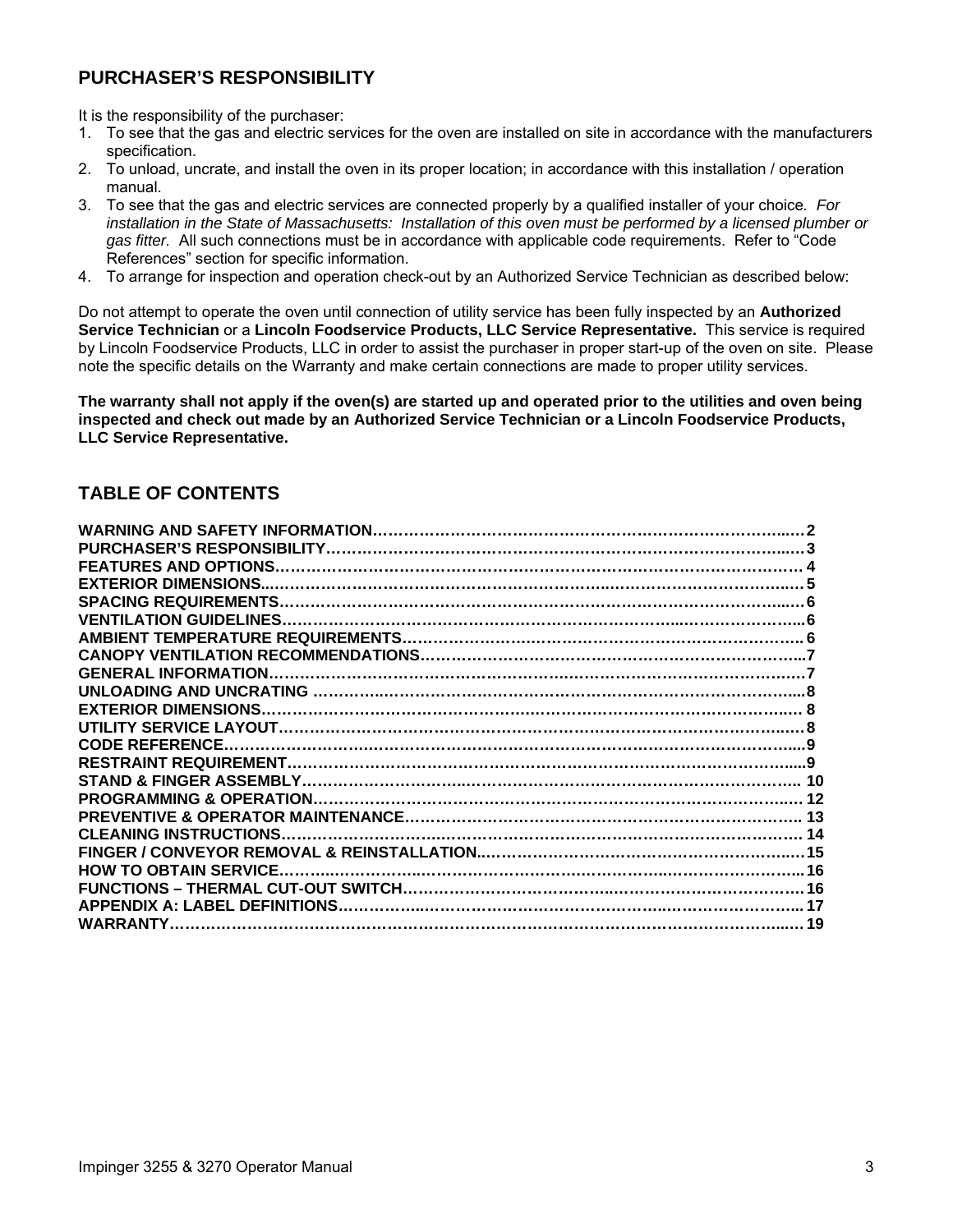# **FEATURES AND OPTIONS – 3255**

## STANDARD FEATURES

- Faster bake times improve time of service.
- Advanced Air Impingement Technology enhances bake quality and uniformity.
- Improved product flow during cooking reduces operation costs.
- Research and Applications support for continued operational success.
- Enodis Star service support is committed to ongoing customer satisfaction.
- New FastBake™ Technology designed to bake up to 35% faster than other conveyor ovens without increased noise levels or loss of product quality!

#### ELECTRICAL SERVICE

|                     | Voltage (AC) | <b>Phase</b> | Hz. | Amps |
|---------------------|--------------|--------------|-----|------|
| Single Oven         | 120          |              | 60  | 6.0  |
| Double Stack        | 120          |              | 60  | 12.0 |
| <b>Triple Stack</b> | 120          |              | 60  | 18.0 |

#### GENERAL INFORMATION – 3255 NATURAL GAS OVENS

| <b>Model</b> | Energy   | <b>Power</b> | Voltage        | Current | <b>Phase</b> | Hz    | <b>Gas Supply Pressure</b><br><b>Inches. Water Column</b> | <b>Gas Pipe</b><br>Size (NPT) |
|--------------|----------|--------------|----------------|---------|--------------|-------|-----------------------------------------------------------|-------------------------------|
| Single Oven  | Nat. Gas | 145.000 BTU  | 120 VAC        | 6 Amps  |              | 60 Hz | $8 - 14$                                                  |                               |
| Double Stack | Nat. Gas | 290,000 BTU  | <b>120 VAC</b> | 12 Amps |              | 60 Hz | $8 - 14$                                                  | $1\frac{1}{4}$                |
| Triple Stack | Nat. Gas | 435,000 BTU  | <b>120 VAC</b> | 18 Amps |              | 60 Hz | $8 - 14$                                                  | $1\frac{1}{2}$                |

#### GENERAL INFORMATION – 3255 PROPANE GAS OVENS

| <b>Model</b> | Energy  | <b>Power</b> | Voltage        | Current | <b>Phase</b> | Hz    | <b>Gas Supply Pressure</b><br><b>Inches. Water Column</b> | <b>Gas Pipe</b><br>Size (NPT) |
|--------------|---------|--------------|----------------|---------|--------------|-------|-----------------------------------------------------------|-------------------------------|
| Single Oven  | P. Gas  | 145,000 BTU  | 120 VAC        | 6 Amps  |              | 60 Hz | $115 - 14$                                                | $\frac{3}{4}$ "               |
| Double Stack | .P. Gas | 290,000 BTU  | <b>120 VAC</b> | 12 Amps |              | 60 Hz | $115 - 14$                                                |                               |
| Triple Stack | .P. Gas | 435,000 BTU  | <b>120 VAC</b> | 18 Amps |              | 60 Hz | $11.5 - 14$                                               | $1\frac{1}{4}$                |

#### **Electrical Supply for Australia:**

**Single Phase:** 240VAC, 50Hz / 20 Amp: one neutral & one earth/ground. **Three Phase:** 240/415 VAC / 20 Amp; three active, one neutral & one earth/ground.

\*\* In Australia, use a 10 Amp General Purpose Outlet

All ovens require separate service and dedicated neutral.

| <b>GAS PRESSURE CONVERSION CHART</b>      |                                                      |                                                           |                                                            |  |  |  |  |
|-------------------------------------------|------------------------------------------------------|-----------------------------------------------------------|------------------------------------------------------------|--|--|--|--|
| Inches of<br>Water Column                 | KPa                                                  | m-Bar                                                     | Millimeters of<br>Water Column                             |  |  |  |  |
| 3.5<br>4.5<br>7<br>10<br>10.5<br>11<br>14 | 0.87<br>1.12<br>1.74<br>2.48<br>2.61<br>2.73<br>3.48 | 8.70<br>11.2<br>17.40<br>24.87<br>26.11<br>27.36<br>34.81 | 88.9<br>114.3<br>177.8<br>254.0<br>266.7<br>279.4<br>355.6 |  |  |  |  |
| 14.5                                      | 3.61                                                 | 36.05                                                     | 368.3                                                      |  |  |  |  |

\*\*\*NOTE: For proper operation, the gas valve requires a nominal inlet pressure of 7 inches  $H_2O$ column for natural gas and 11 inches of  $H<sub>2</sub>O$  column for L.P. gas. A minimum inlet pressure of 1.0 inch of H<sub>2</sub>O above the manifold setting (NAT. manifold 3.5"  $H<sub>2</sub>O$ , L.P. manifold 10"  $H<sub>2</sub>O$ ) must be maintained with no pressure drop from the no load to full load condition. The maximum inlet pressure must be maintained at or below  $\frac{1}{2}$  PSIG (14.5 inches H<sub>2</sub>O column). Refer to the chart on the left for pressure conversions.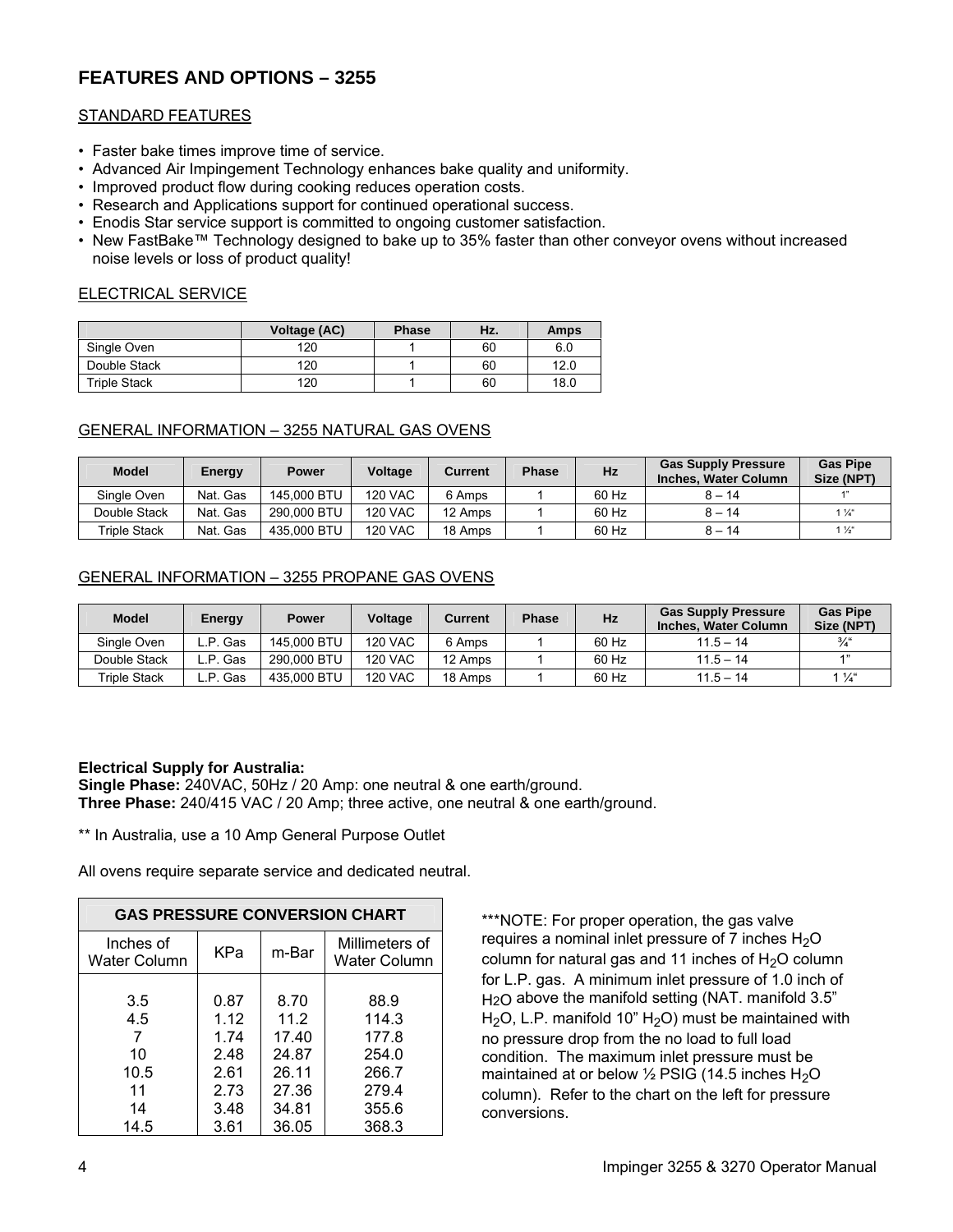# **FEATURES AND OPTIONS – 3270**

#### STANDARD FEATURES

- Faster bake times improve time of service.
- Advanced Air Impingement Technology enhances bake quality and uniformity.
- Improved product flow during cooking reduces operation costs.
- Research and Applications support for continued operational success.
- Enodis Star service support is committed to ongoing customer satisfaction.
- New FastBake™ Technology designed to bake up to 35% faster than other conveyor ovens without increased noise levels or loss of product quality!

#### ELECTRICAL SERVICE

|                     | Voltage (AC) | Phase | Hz. | Amps |
|---------------------|--------------|-------|-----|------|
| Single Oven         | 120          |       | 60  | 14.0 |
| Double Stack        | 120          |       | 60  | 28.0 |
| <b>Triple Stack</b> | 120          |       | 60  | 42.0 |

#### GENERAL INFORMATION – 3270 NATURAL GAS OVENS

| <b>Model</b> | Energy   | <b>Power</b> | Voltage        | Current | <b>Phase</b> | Hz    | <b>Gas Supply Pressure</b><br><b>Inches. Water Column</b> | <b>Gas Pipe</b><br>Size (NPT) |
|--------------|----------|--------------|----------------|---------|--------------|-------|-----------------------------------------------------------|-------------------------------|
| Single Oven  | Nat. Gas | 150,000 BTU  | <b>120 VAC</b> | 14 Amps |              | 60 Hz | $8 - 14$                                                  |                               |
| Double Stack | Nat. Gas | 300,000 BTU  | <b>120 VAC</b> | 28 Amps |              | 60 Hz | $8 - 14$                                                  | $1\frac{1}{4}$                |
| Triple Stack | Nat. Gas | 450,000 BTU  | <b>120 VAC</b> | 42 Amps |              | 60 Hz | $8 - 14$                                                  | $1\frac{1}{2}$                |

#### GENERAL INFORMATION – 3270 PROPANE GAS OVENS

| <b>Model</b> | Energy   | <b>Power</b> | Voltage        | Current | <b>Phase</b> | Hz    | <b>Gas Supply Pressure</b><br>Inches. Water Column | <b>Gas Pipe</b><br>Size (NPT) |
|--------------|----------|--------------|----------------|---------|--------------|-------|----------------------------------------------------|-------------------------------|
| Single Oven  | ∟.P. Gas | 150,000 BTU  | <b>120 VAC</b> | 14 Amps |              | 60 Hz | $11.5 - 14$                                        | $\frac{3}{4}$ "               |
| Double Stack | .P. Gas  | 300,000 BTU  | <b>120 VAC</b> | 28 Amps |              | 60 Hz | $115 - 14$                                         |                               |
| Triple Stack | P. Gas   | 450,000 BTU  | <b>120 VAC</b> | 42 Amps |              | 60 Hz | $115 - 14$                                         | $1\frac{1}{4}$                |

#### **Electrical Supply for Australia:**

**Single Phase:** 240VAC, 50Hz / 20 Amp: one neutral & one earth/ground. **Three Phase:** 240/415 VAC / 20 Amp; three active, one neutral & one earth/ground.

\*\* In Australia, use a 10 Amp General Purpose Outlet

All ovens require separate service and dedicated neutral.

| <b>GAS PRESSURE CONVERSION CHART</b>              |                                                              |                                                                    |                                                                     |  |  |  |  |
|---------------------------------------------------|--------------------------------------------------------------|--------------------------------------------------------------------|---------------------------------------------------------------------|--|--|--|--|
| Inches of<br>Water Column                         | KPa                                                          | m-Bar                                                              | Millimeters of<br>Water Column                                      |  |  |  |  |
| 3.5<br>4.5<br>7<br>10<br>10.5<br>11<br>14<br>14.5 | 0.87<br>1.12<br>1.74<br>2.48<br>2.61<br>2.73<br>3.48<br>3.61 | 8.70<br>11.2<br>17.40<br>24.87<br>26.11<br>27.36<br>34.81<br>36.05 | 88.9<br>114.3<br>177.8<br>254.0<br>266.7<br>279.4<br>355.6<br>368.3 |  |  |  |  |

\*\*\*NOTE: For proper operation, the gas valve requires a nominal inlet pressure of 7 inches  $H_2O$ column for natural gas and 11 inches of  $H<sub>2</sub>O$  column for L.P. gas. A minimum inlet pressure of 1.0 inch of  $H_2O$  above the manifold setting (NAT. manifold 3.5" H<sub>2</sub>O, L.P. manifold 10" H<sub>2</sub>O) must be maintained with no pressure drop from the no load to full load condition. The maximum inlet pressure must be maintained at or below  $\frac{1}{2}$  PSIG (14.5 inches H<sub>2</sub>O column). Refer to the chart on the left for pressure conversions.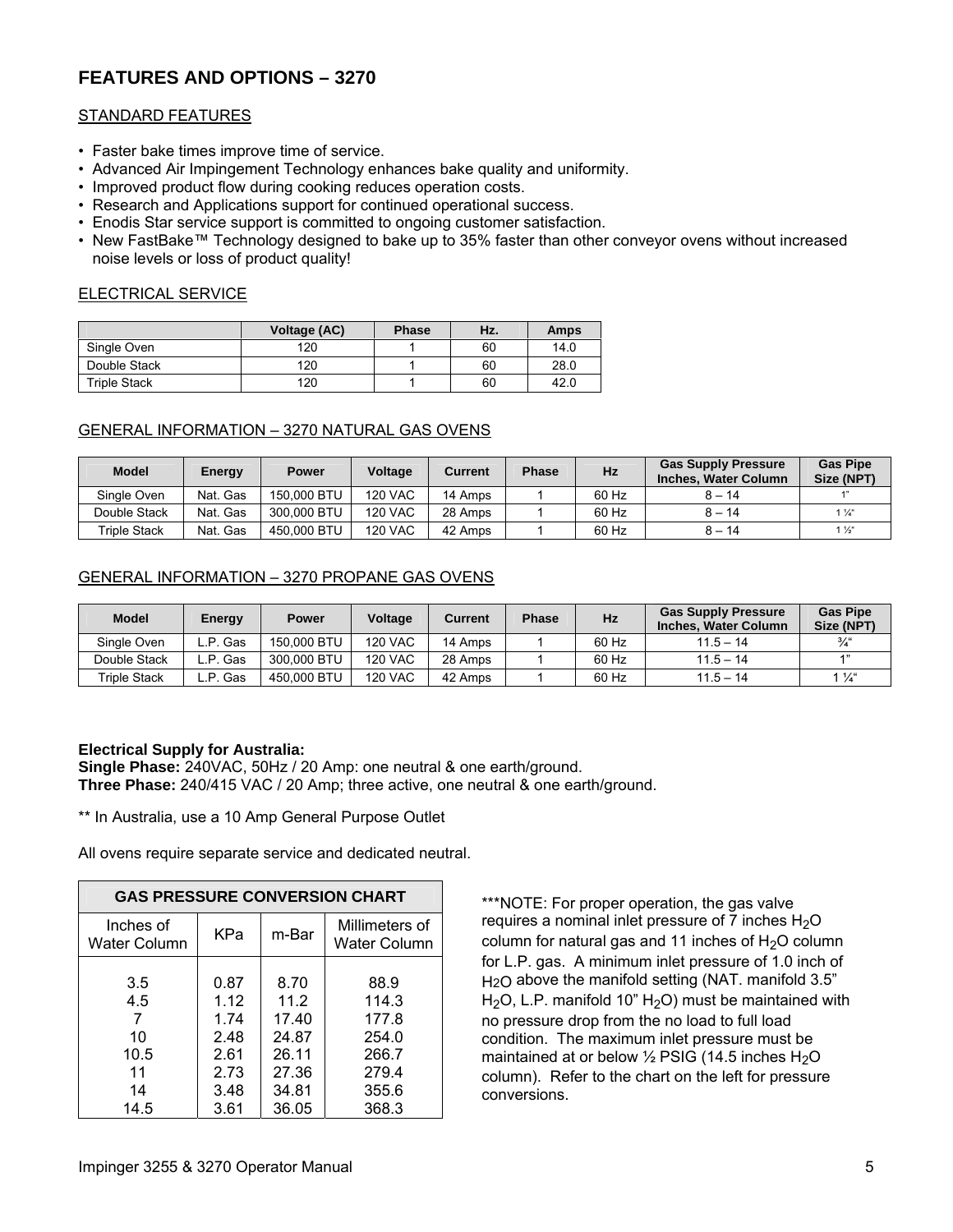# **EXTERIOR DIMENSIONS – 3255**

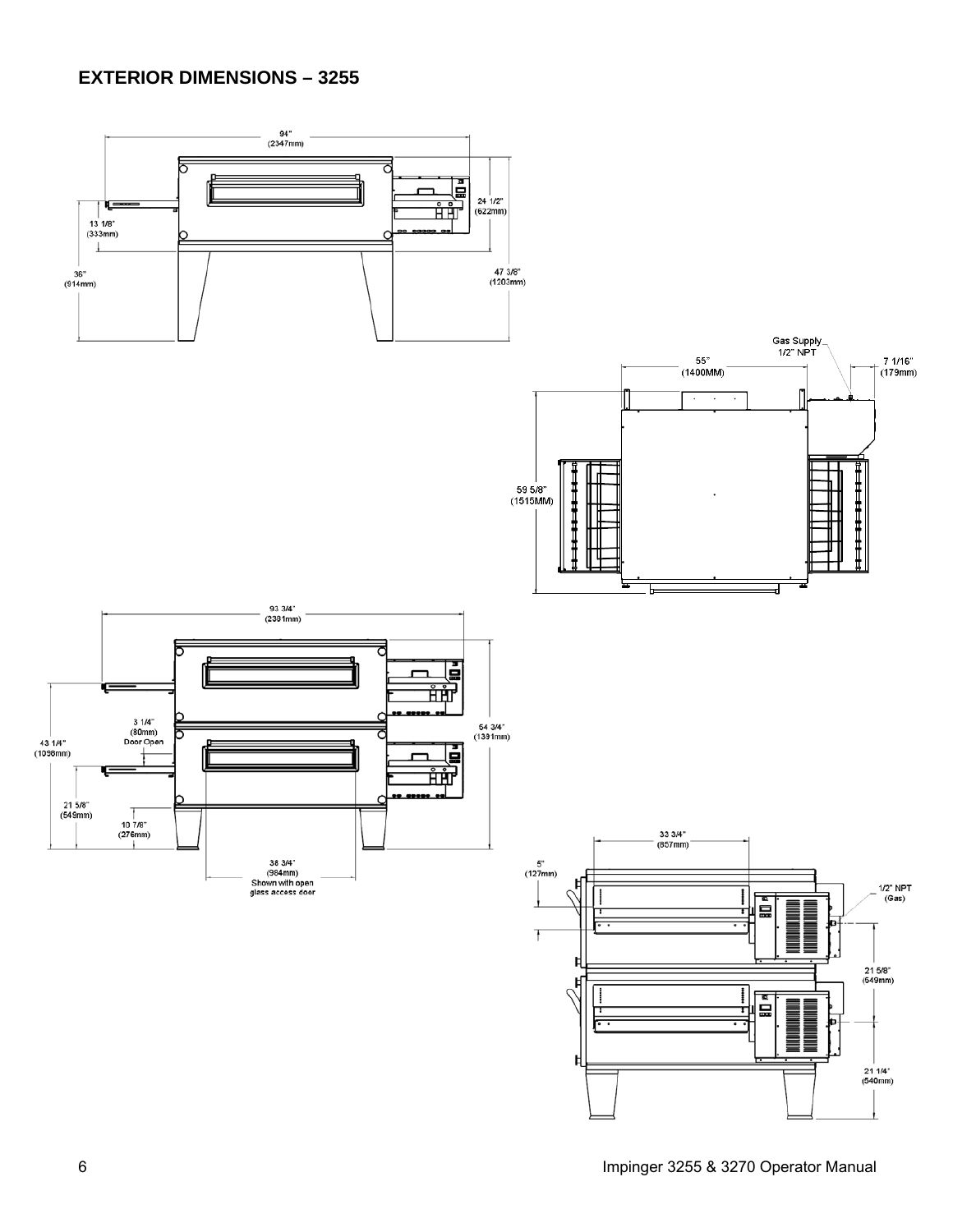# **EXTERIOR DIMENSIONS – 3270**

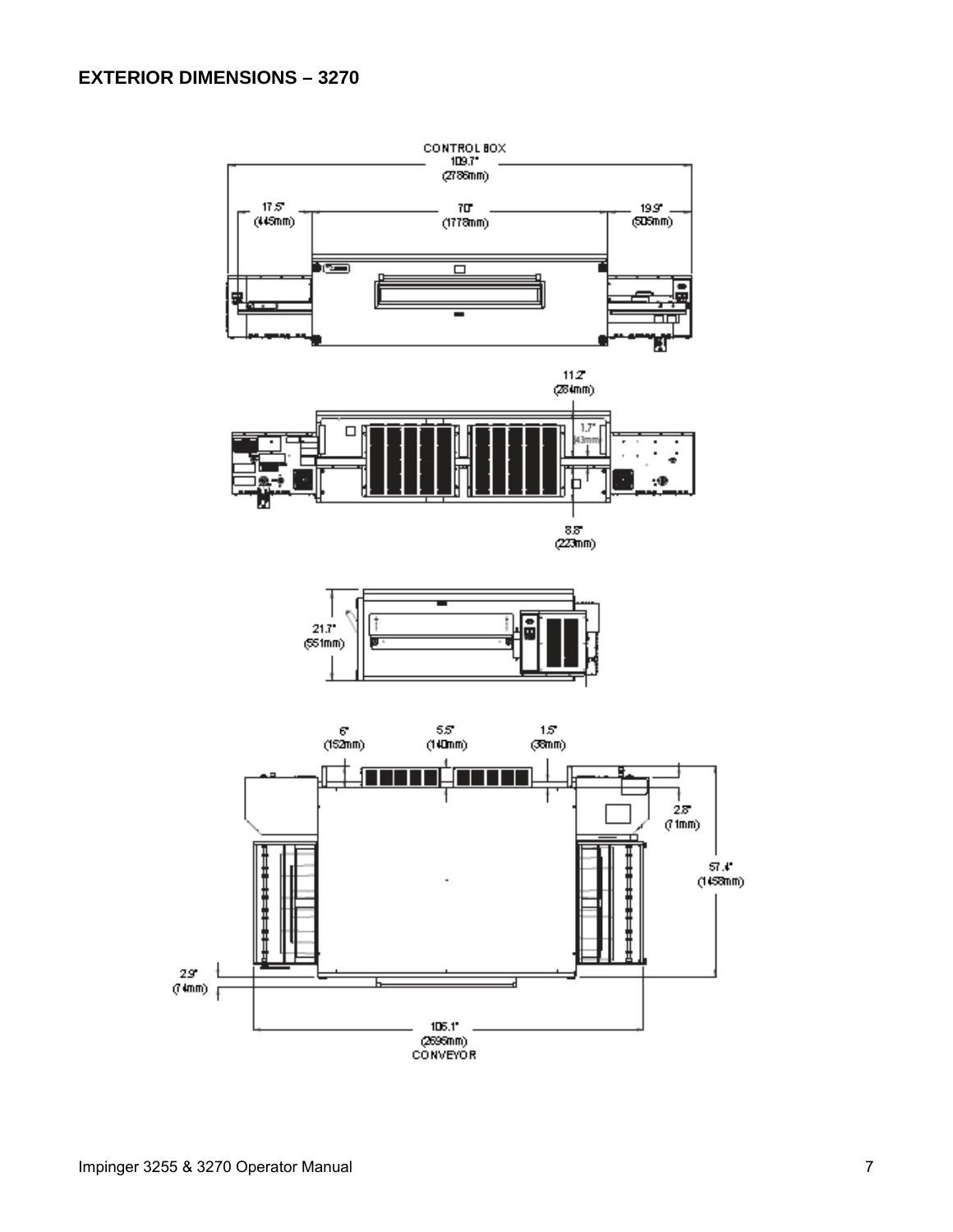# **SPACING**

The oven must have 6 inches (152 mm) of clearance from combustible surfaces. In case other equipment is located on the right side of oven, a minimum clearance of 24 inches (609 mm) is required from that equipment.

FOR ALL OVENS: A 24-inch (609 mm) clearance at the rear of the oven must be obtainable for service access. FOR PERMANENTLY INSTALLED OVENS: A permanently installed (unmovable) oven requires a minimum of 13 feet clearance on the right hand side to allow for conveyor removal, cleaning, and servicing.

#### **NOTE: Do not install this (these) oven(s) in any area with an ambient temperature in excess of 95° F / 35° C. Doing so will cause damage to the unit.**

**CAUTION:** This oven must be operated on approved basis only.

# **VENTILATION**

A VENT IS REQUIRED: Local codes prevail. These are the "authority having jurisdiction" as stated by the NATIONAL FIRE PROTECTION ASSOCIATION, INC. in NFPA 96 latest edition. In addition, to be in compliance with the NFPA 54 Section 10.3.5.2, this unit must be installed with a ventilation hood interlock that prevents the unit from operating when the ventilation hood is off. For further ventilation information, see below.

# **VENTILATION GUIDELINES**

A ventilation hood is required to remove heat and cooking odors. For gas ovens, a ventilation hood is also required to remove the products of combustion. The hood and HVAC installation must meet local codes to gain approval by the authority having jurisdiction. Requirements may vary throughout the country depending on the location by city, county, and state. Obtain information from the authority having jurisdiction to determine the requirements for your installation. Obtain information and review copies of codes or documents that will be used to inspect and approve your installation. Your ventilation hood supplier and HVAC contractor should be contacted to provide guidance. A properly engineered and installed ventilation hood and HVAC system will expedite approval and reduce oven maintenance costs. Proper ventilation is the oven owner's responsibility.

The ventilation hood must operate in harmony with the building HVAC system. It typically requires between 1400 and 3700 CFM exhaust. (The "Efficiency" of various hood designs makes it necessary to specify such a wide range of ventilator CFM.) Make up air must be supplied by either a hood design or the HVAC system. This will vary with hoods from various manufacturers.

#### **CAUTION: Prevent airflow through the cooking tunnel. Air must NOT be directed onto the oven front or at side of cooking area or rear of oven.**

Performance will be evaluated during Start-up Checkout by conducting a smoke candle test. The hood must capture all smoke from the oven. This is required to assure proper performance of the oven and to eliminate additional service calls that occur when ambient temperatures are too high. In all cases, the ambient temperature around the oven must be less than 95° F / 35° C when the oven is operating. In certain localities, other chemical or gaseous methods of detecting adequate capture will be the requirement to meet the local code authority.

For an illustration noting typical guideline information, see "canopy ventilation recommendations" section. Please note, however, that this is not a rigid specification but a guideline. Hood dimensions and the positioning of the hood over the oven will vary with hood manufacturers.

NOTE: Lincoln can provide oven spec sheets that show the dimensions of the oven, KW or BTU ratings and other information that will be useful to both the ventilation hood supplier and the HVAC contractor.

*IN AUSTRALIA:* Refer to Standard AS 5601. This standard specifies the requirements for piping, flueing, ventilation and appliance installation associated with use of or intended use of fuel gases. The requirements of AS 5601 are to be used in conjunction with, but do not take precedence over, any statutory regulations that may apply in any area.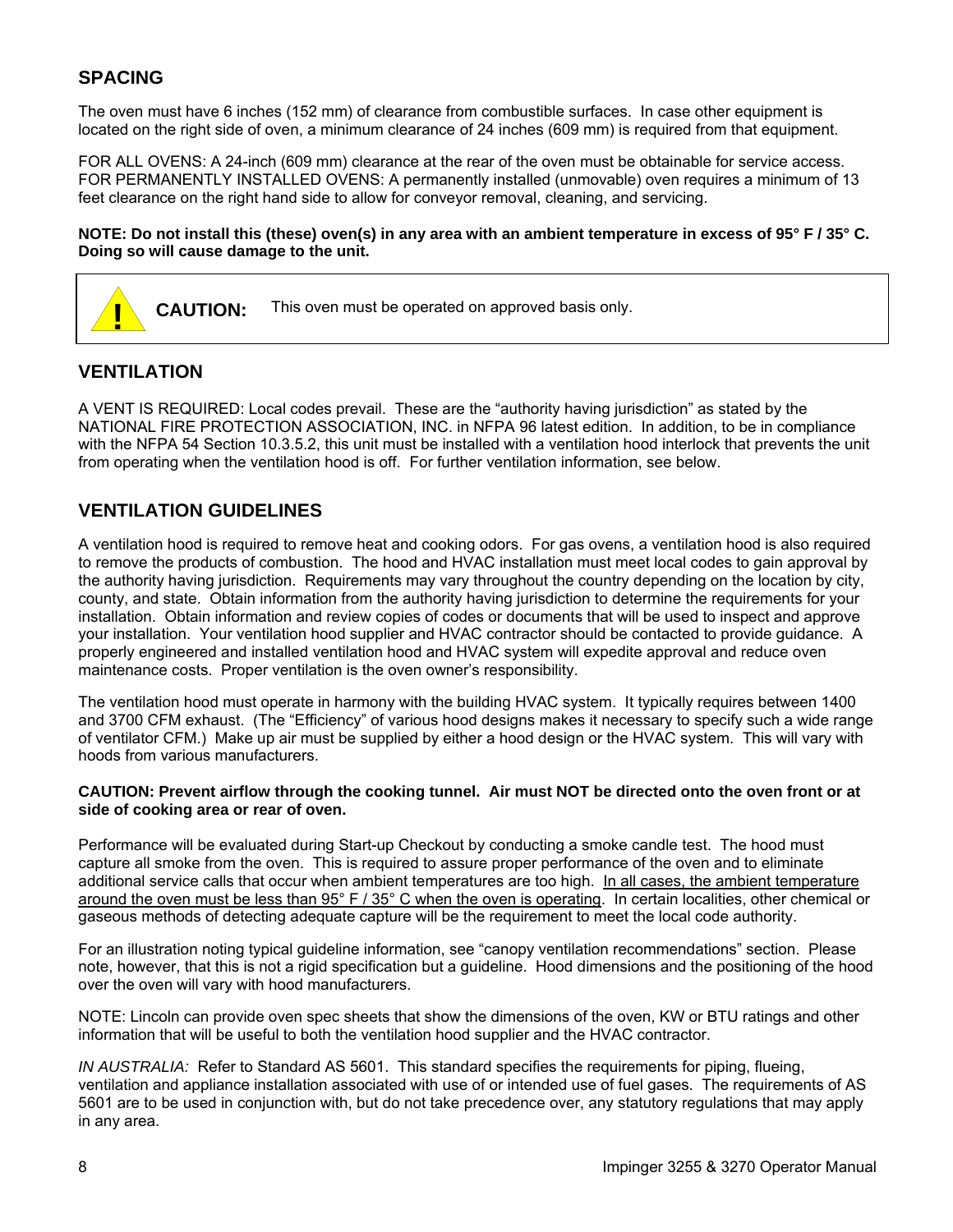## **CANOPY VENTILATION RECOMMENDATIONS – DOUBLE DECK OR SINGLE UNIT IMPINGER 3255**



#### **\* AFF = Above Finished Floor**

## **SMOKE CANDLE TEST – VENTILATION SYSTEM VERIFICATION**

#### **OVEN SET-UP FOR THIS TEST:**

- 1. This test is to be done on the bottom oven of a multiple oven system, or a single oven.
- 2. The conveyor must be off.
- 3. The oven temperature must be set and operating at 550°F/288°C.

#### **TEST PROCEDURE:**

Note: Use Lincoln Smoke Candle #369361 (in Australia, an alternate method of coloring the air may be used).

- 1. Wear heat resistant gloves to prevent burns to your hands.
- 2. Put the smoke candle in a cake pan approximately 8 inches (200 mm) x 8 inches (200 mm) x 2 inches (50 mm) deep or equivalent.
- 3. Open the optional access window in the oven door, or insert candle through conveyor opening.
- 4. Light the fuse of the smoke candle and immediately put the pan and candle into the center of the oven cavity, on the conveyor belt. (Close the access window or door.)
- 5. Observe the smoke pattern coming out of the oven openings and the collection of this smoke by the ventilation system.
- 6. The ventilation system must capture all the smoke from the oven.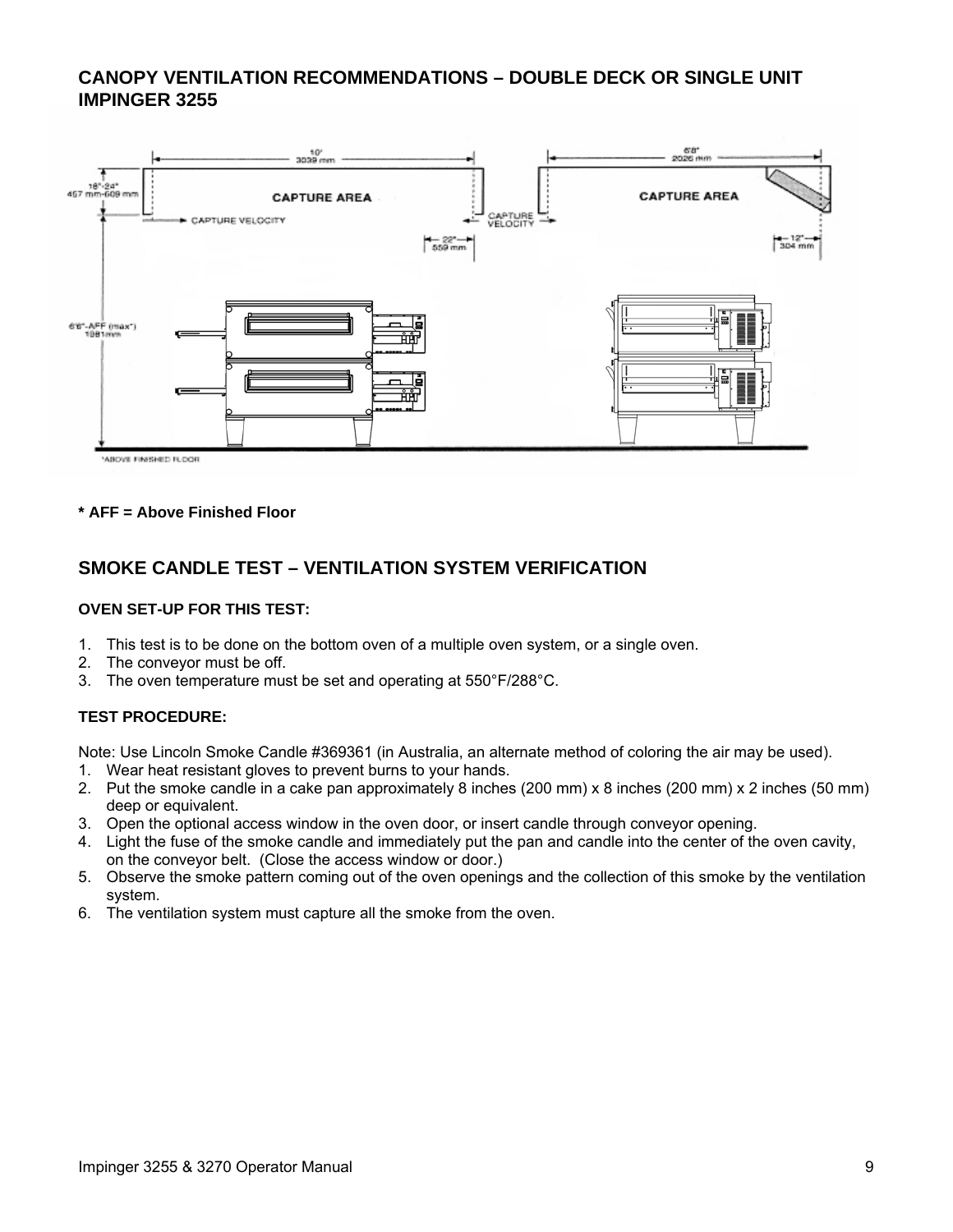## **CANOPY VENTILATION RECOMMENDATIONS – DOUBLE DECK OR SINGLE UNIT IMPINGER 3270**



#### **\* AFF = Above Finished Floor**

# **SMOKE CANDLE TEST – VENTILATION SYSTEM VERIFICATION**

#### **OVEN SET-UP FOR THIS TEST:**

- 1. This test is to be done on the bottom oven of a multiple oven system, or a single oven.
- 2. The conveyor must be off.
- 3. The oven temperature must be set and operating at 550°F/288°C.

#### **TEST PROCEDURE:**

Note: Use Lincoln Smoke Candle #369361 (in Australia, an alternate method of coloring the air may be used).

- 1. Wear heat resistant gloves to prevent burns to your hands.
- 2. Put the smoke candle in a cake pan approximately 8 inches (200 mm) x 8 inches (200 mm) x 2 inches (50 mm) deep or equivalent.
- 3. Open the optional access window in the oven door, or insert candle through conveyor opening.
- 4. Light the fuse of the smoke candle and immediately put the pan and candle into the center of the oven cavity, on the conveyor belt. (Close the access window or door.)
- 5. Observe the smoke pattern coming out of the oven openings and the collection of this smoke by the ventilation system.
- 6. The ventilation system must capture all the smoke from the oven.

# **GENERAL INFORMATION**

The instructions that follow are intended as a guide for preparing for the installation of the Impinger® Conveyor Ovens, Series 3255 & 3270.

First and foremost, each crate should be examined before signing the Bill of Lading to report any visible damage caused by the trucker in transit, and to account for the proper number of crates.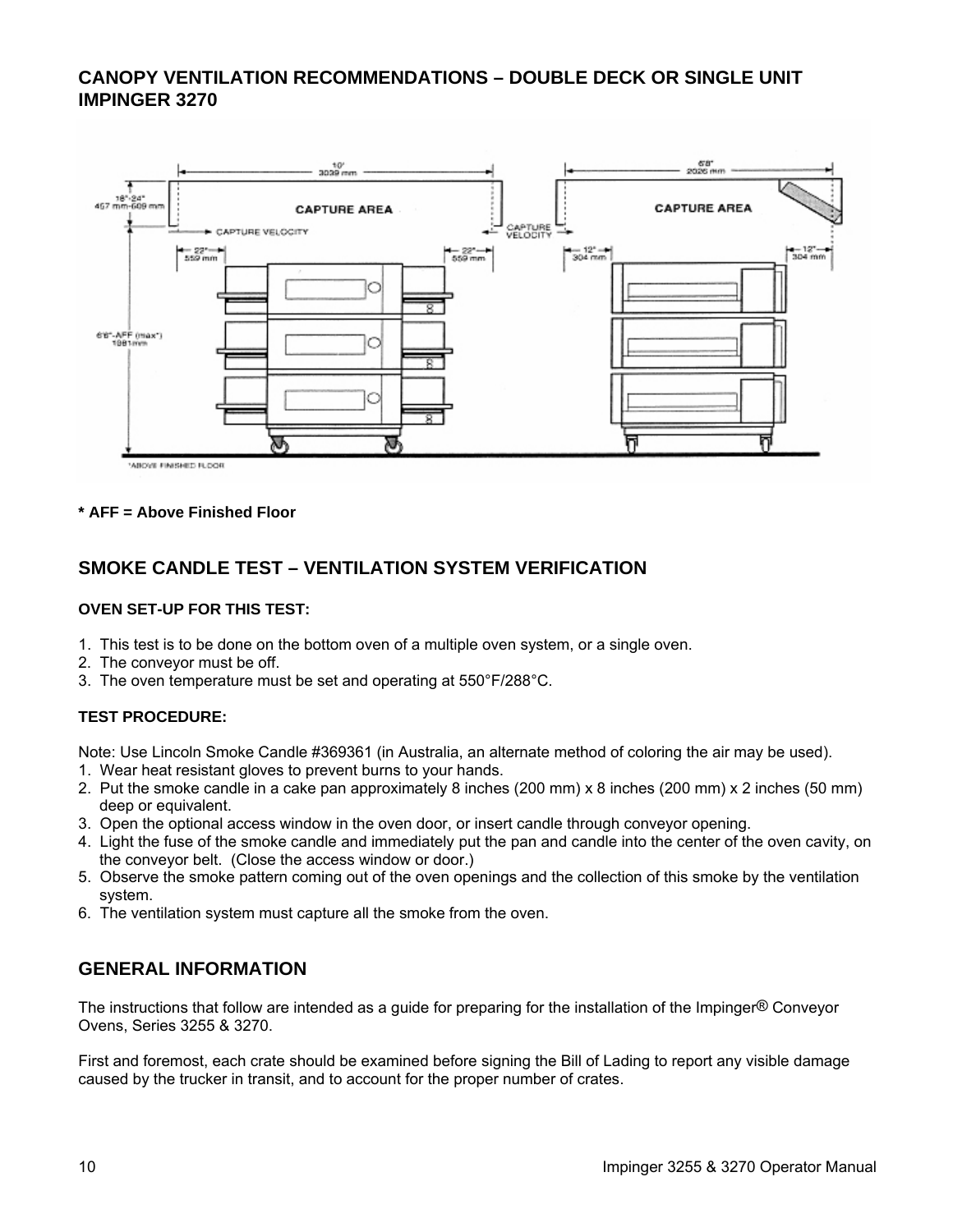# **UNLOADING**

When the oven arrives it should consist of:

- 1. A crate containing oven body, conveyor, fingers, crumb pans, and pan stops. (Some models may have the conveyor packed separately.)
- 2. A package containing the stand and top.

It is recommended that you have a material-handling device available to unload. *DO NOT LIFT EXCESSIVE WEIGHT!* 

# **IF THERE IS APPARENT DAMAGE:**

UNITED STATES AND CANADA: Arrangements should be made to file a claim against the carrier, as Interstate Commerce Regulations require that the consignee initiate a claim.

ALL SHIPMENTS TO OTHER COUTRIES: Freight terms will be developed and extended on an individual basis.

Proper and secure storage facilities should be arranged for the oven(s). If necessary, protect it from outdoor or damp conditions at all times before installation.

# **UNCRATING**

When you have all the crates unloaded, open the crates and remove the plastic covers. Inspect at once for concealed damage. If anything appears to be damaged, contact the appropriate persons immediately to file a damage claim. After completing this inspection, finish unpacking the oven and all other components. **Be sure to remove the cardboard from the plenum shroud.** Move all components inside near the area where they will be assembled in the order in which they will be assembled.

THE OVEN WILL CLEAR THROUGH A 30" (762 mm) DOORWAY BY USING THE FOLLOWING PROCEDURE:

- A. Remove conveyor; see "Conveyor Removal" section for instructions. (Some units may have conveyor packed separately.)
- B. Remove thumb screws and baffle from the left side of the oven.
- C. Place the left side on a four wheel moving dolly and it will clear a 30" (762 mm) doorway. Or oven can remain on skid and be tilted on its back. Then placed on two four wheel dollies.

# **EXTERIOR DIMENSIONS**

Gas and electrical services should be located as shown below. If flexible services are provided, they must meet code requirements for such installation.

## **MANUAL GAS VALVE INSTALLATION**

When installing the gas valve that is supplied with the oven it is our suggestion that an elbow be placed on the oven pipe first. This will allow the flexible hose to be attached in a downward direction eliminating possible stress to the hose.

**SPECIFICATIONS** Body: Stainless Steel Power: Gas and/or Electric DB Level: ≤ 71dba Operating Temperature Range: 300º - 600º F (149º - 316º C)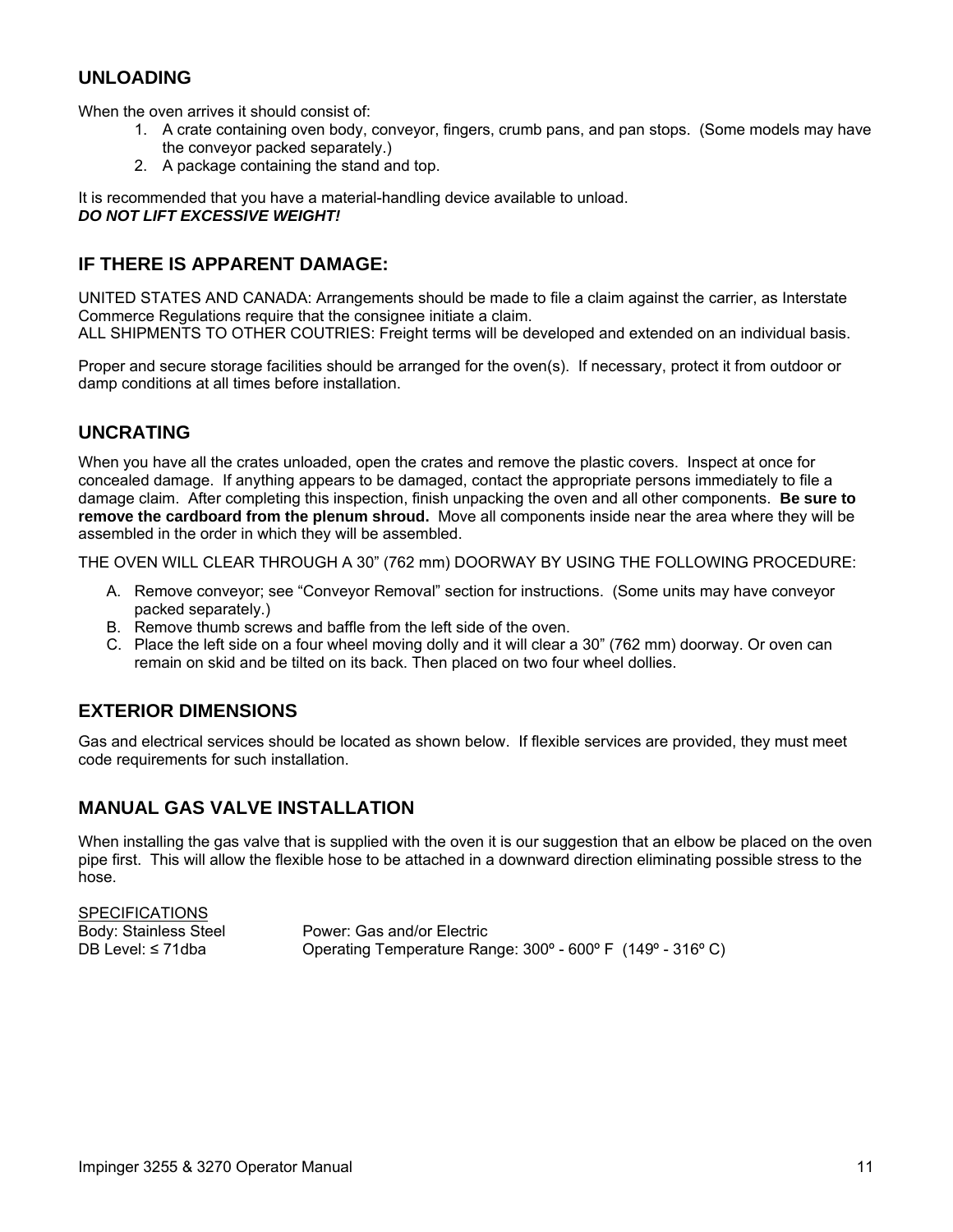

This appliance must be properly grounded at time of installation. Failure to ensure that this equipment is properly grounded can result in electrocution, dismemberment or fatal injury.

# **CODE REFERENCE**

## **GAS CODE REFERENCE**

Safe and satisfactory operation of this oven depends to a great extent upon its proper installation, and it should be installed, as applicable in accordance with the National Fuel Gas Codes, ANSI Z223.1/NFPA 54, latest version, Manufacturers' installation Instructions and local municipal building codes.

- 1. The oven and its individual shut off valve must be disconnected from the gas supply piping system during any pressure testing of that system at test pressures in excess of  $\frac{1}{2}$  psig (3.45kPa).
- 2. The oven must be isolated from the gas supply piping system by closing its individual manual shut off valve during any pressure testing of the gas supply system at test pressures equal to or less than ½ psig (3.45kPa).

IN MASSACHUSETTS: The minimum length of a flexible gas supply hose is thirty-six (36") inches.

IN CANADA: The installation of these appliances is to be in accordance with CSA B.149.1 latest version – Natural Gas and Propane Installation Code – and/or local codes.

IN AUSTRALIA: To be installed in accordance with AS 5601-2004 and 4563-2004 Gas Installation Code.

NOTE: In the event that verification of pilot flame is needed, a small mirror may be utilized for verification.

#### **ELECTRICAL CODE REFERENCE**

When installed, this appliance must be electrically grounded and its installation must comply with the National Electric Code, ANSI-NFPA 70, latest edition, the Manufacturers' Installation Instructions, and applicable local municipal building codes.

IN CANADA: All electrical connections are to be made in accordance with CSA C22.2 latest version – Canadian Electrical Code and/or local codes.

ALL OTHER COUNTRIES: Local gas and/or electrical codes will prevail.

- 1. Strain Relief is provided with each oven. International Dealer/Distributors provide applicable power cord/plug for each customer.
- 2. All pole disconnection switch 3mm open contact distance.
- 3. To prevent electrical shock, an equal potential bonding ground lug is provided in the back. This allows the oven to be connected to an external bonding system.
- 4. If used as double or triple stack and each oven has its own disconnection switch, all switches should be close together.

## **RESTRAINT REQUIREMENT – GAS OVEN(S) ON CASTERS, U.S. AND AUSTRALIA**

1. The installation shall be made with a gas connector that complies with the Standard for Connectors for Movable Gas Appliances, ANSI Z21.69 latest version, and a quick disconnect device that complies with the Standard for Quick Disconnect Devices for Use With Gas Fuel, ANSI Z21.41 latest version.

IN CANADA: The installation shall be made with gas connectors that comply with Canadian Code CSA 6.16 latest version and quick disconnects complying to Canadian Code CSA 6.9 latest version.

IN AUSTRALIA: To be installed in accordance with AS 5601-2004 and 4563-2004 Gas Installation Code.

- 2. The installation of the restraint must limit the movement of the oven(s) without depending on the connector, the quick disconnect device or its associated piping to limit the oven movement.
- 3. If the restraint must be disconnected during maintenance or cleaning, it must be reconnected after the oven has been returned to its originally installed position.

## **OPERATIONS**

- 1. Screw lifting eye "B" of cable assembly to hole "A".
- 2. Screw eye bolt "C" of cable assembly to stud in wall "D" or floor anchor "E".

**NOTE: Installation point is the same for single and double stack oven(s).**

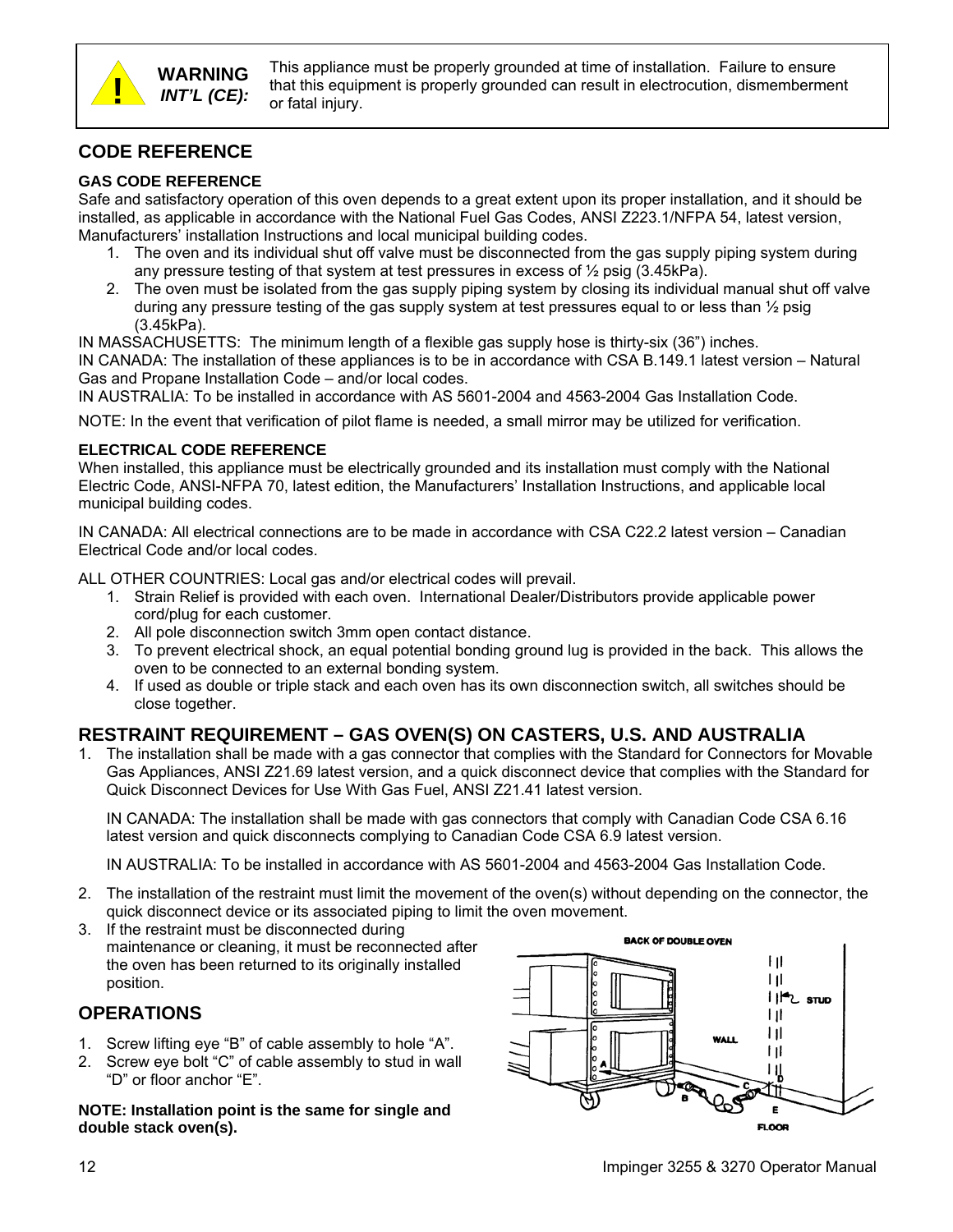## **STAND AND FINGER ASSEMBLY (WITH 3255 FOR ILLUSTRATION)**



1. The stand is a 55" (1397 mm) x 49" (1245 mm) rectangle. Set it in place with a 55" side facing out. This will be the front of the oven. Using a carpenter's level, level all four (4) sides of the stand. To raise or lower the stand use the leg adjusters. Ovens on casters require a level floor. NOTE: The oven top is packed with oven stand. Remove top from stand before assembly.



2. Remove the oven from the dolly and set it on the stand. The control panel should be on the right rear as you face the oven. Be sure that the oven sets squarely on the stand and is fully seated. For a single oven, install top. For double, see step 3.



3. If you purchased a double stack oven, place the second oven on top of the first one. Be sure that it sets on squarely and is fully seated. The control panel goes on the right rear. Now install oven top.



4. Before installing the retaining brackets in the oven(s), be sure all of the packing material is removed from the plenum shroud. Install the finger retaining brackets by placing them upside down and hooking the retaining pin as shown above.



5. Rotate the finger brackets until the notches in the brackets sit on the retaining pins.



6. Assemble fingers as shown in steps 7 and 8.



7. Insert columnating plate so the step goes under the lip of the finger housing and the plate lies flush with the housing side edge.



8. Install cover by sliding it on the small end.



9. Insert assembled finger through door opening starting with lower left. NOTE: The customer MUST tell you what position to place the assembled finger in, for their application.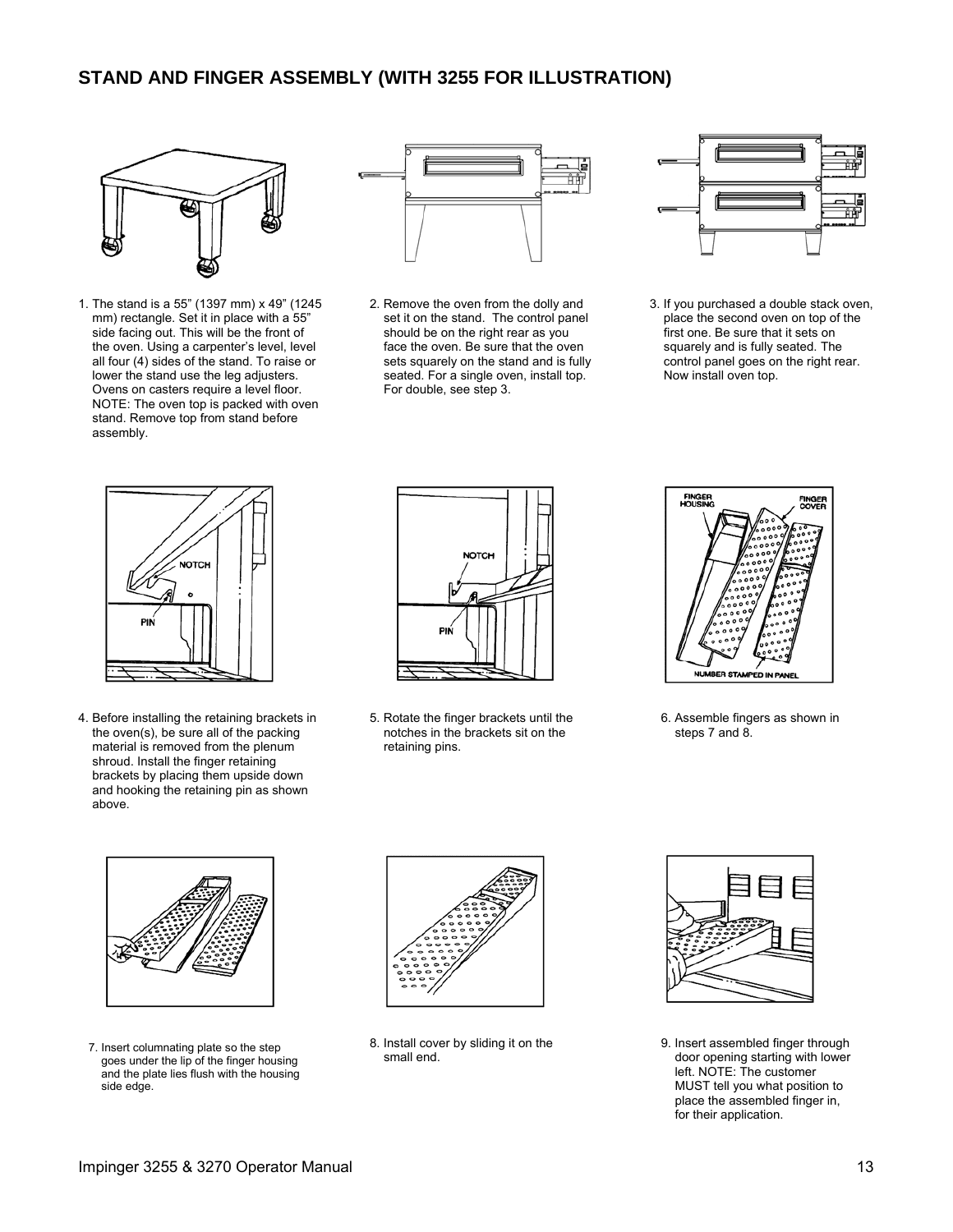

10. Install finger in the oven by sliding it over the plenum flange and setting the front bracket. BE SURE THAT THE FINGER SETS SQUARELY OVER THE PLENUM FLANGES AND THE HOLES POINT IN THE PROPER DIRECTION. Top fingers point down, bottom fingers point up.



12. Attach Motor Cover as shown with bolts provided.



11. Repeat step 10 until all ten (10) fingers are installed.

> Install conveyor and crumb pans before operation. See page 17 for conveyor installation instructions.



# **FINGER HOUSING BAFFLE PLATE ADJUSTEMENTS**

The finger housing has a baffle mounted inside to balance the air flow to the rear and front of the oven. If the product is cooking more or less in the rear of the oven than in the front, it is possible the finger housing baffle needs to be adjusted. If it is deemed necessary to adjust the air balancing baffle, be sure to adjust all ten (10) finger housing to exactly the same opening. Determine if more air (heat) is required at front or rear of oven then open or close off that air by bending the baffle in the proper direction. For additional information on how to adjust the Finger Housing Baffle Plate, contact the Lincoln Technical Service Department at (800) 678-9511.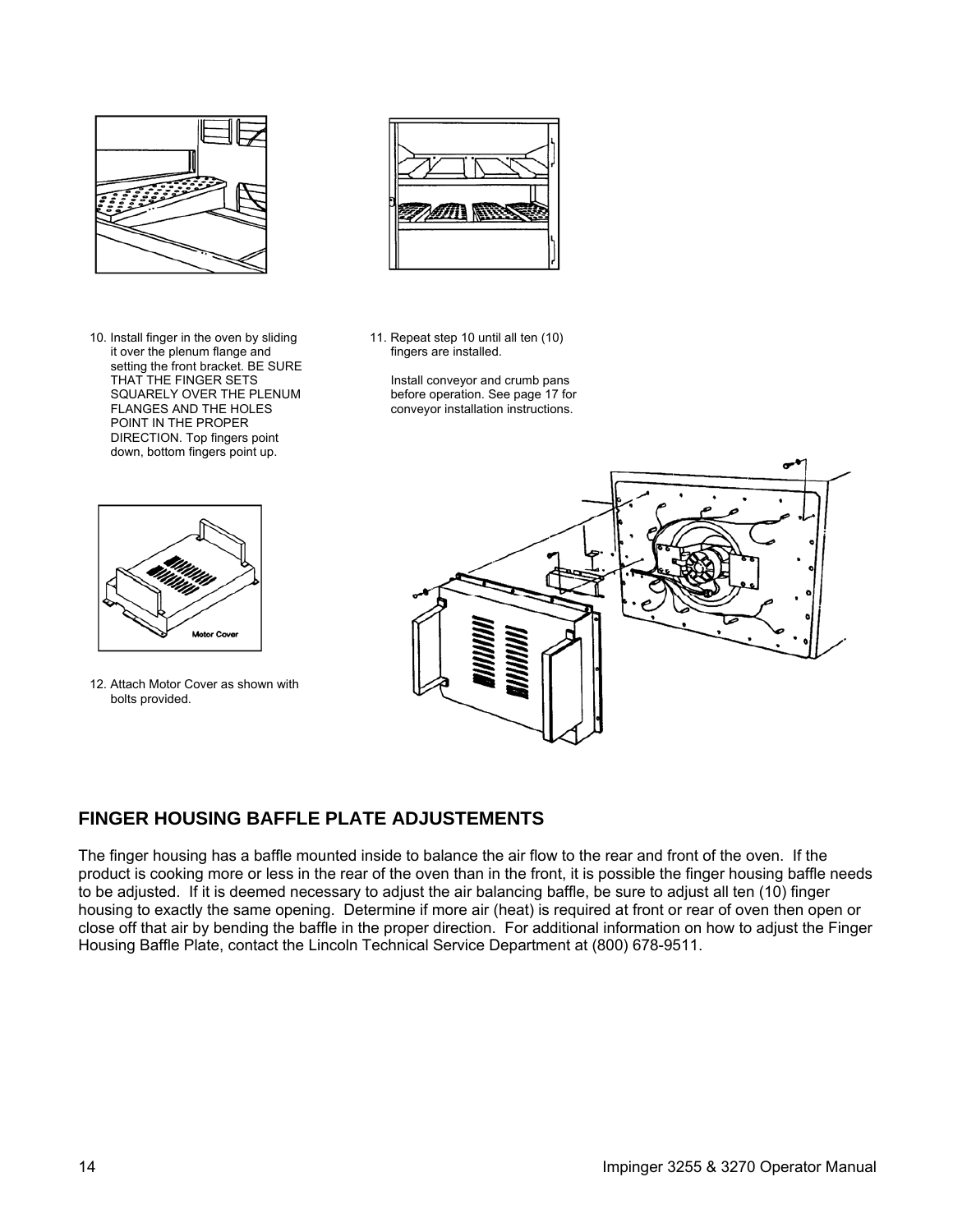# **PROGRAMMING**



*Note: While this illustration features the 3255 display panel, the 3270 display panel includes a similar design.* 

#### OVEN START-UP INSTRUCTIONS

- 1. Turn oven on. After the oven is turned on it is in cooking mode. To set the time and temperature you must be in programming mode.
- 2. To get to program mode, press and hold the time and temperature buttons for approximately 6 seconds. While pressing the buttons the display will say "Hold Key and Wait." The display will then say "Please Release" after the buttons have been held long enough. After you release the buttons you will be in programming mode.
- 3. The display will say "Set Point Temperature or Time to Select Function." If no buttons are pressed within 4 seconds the display will revert back to cooking mode. It will automatically save the last settings that were entered before reverting to cooking mode.
- 4. To set the temperature, press the temperature button. The set point temperature will be displayed and the temperature may be increased or decreased by pressing the increase or decrease buttons.
- 5. To set the belt time, press the time button. The display will indicate which belt is being set. Press the increase and decrease buttons to increase or decrease time. Press the time button again to toggle between belts.
- 6. To save settings and return to cooking mode leave the control alone for 4 seconds and it will revert to cooking mode.

#### TO TURN A CONVEYOR OFF OR BACK ON

- 1. When the oven is turned on all belts will automatically begin running. To turn one belt off, press and hold one of the buttons.
- 2. While pressing the button the display will show which belt is being turned off. You will need to continue holding the button for approximately four seconds.
- 3. The display will show "Please Release" when it is time to let go of the button. The belt will turn off.
- 4. To turn the belt back on, press and hold the same button that you did before.

#### OVEN SHUT-DOWN INSTRUCTIONS

1. Turn the ON/OFF switch to the "OFF" position. The oven will now shut down and cease operation.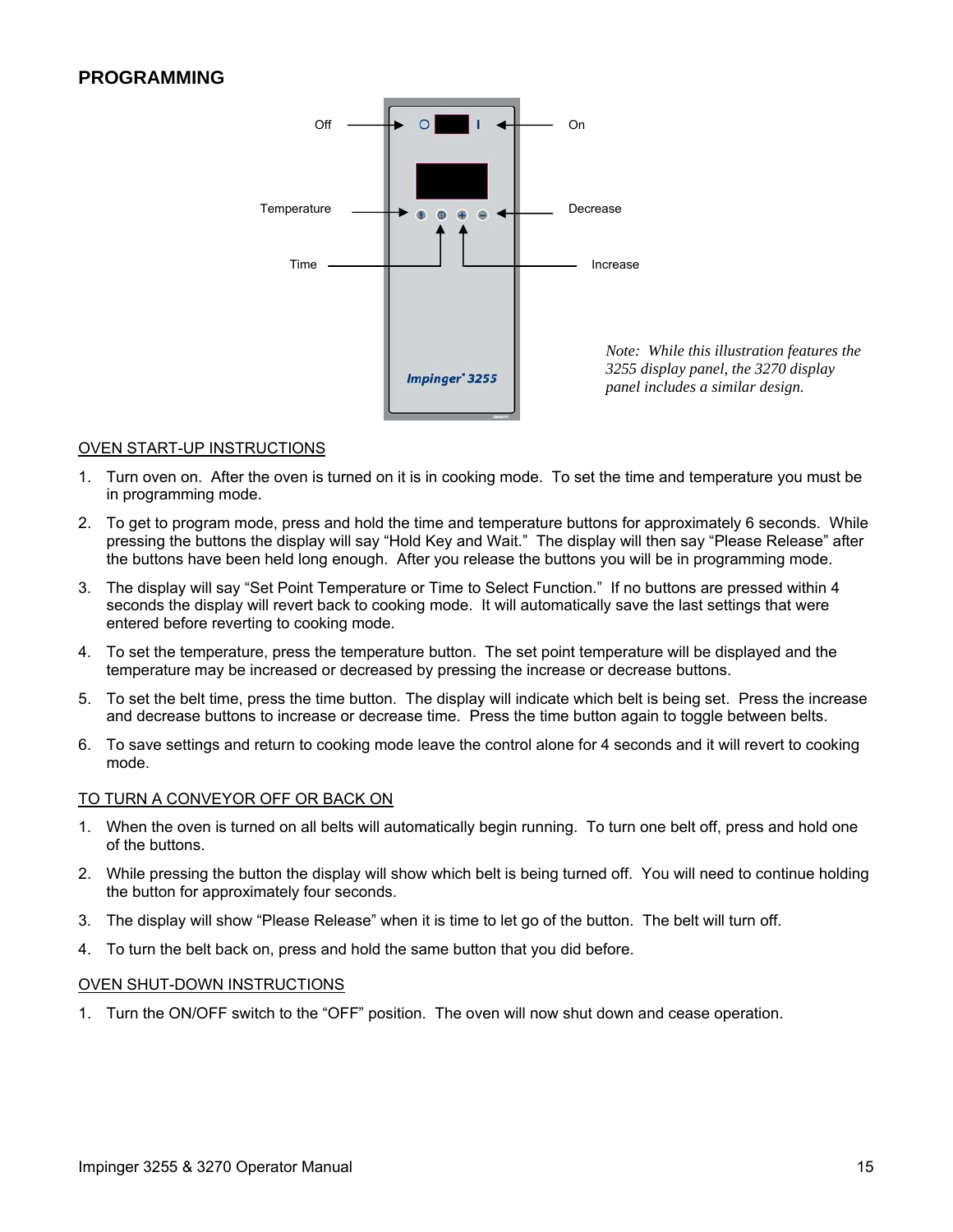# **INFORMATION ON USE OF OVEN**

The Impinger<sup>®</sup> oven functions by directing high velocity streams of heated air directly on the food products. Because air is the heat source, it is effective even on sensitive foods. Compared to conventional ovens and even convection ovens, the cooking time of products in the Impinger® Conveyor ovens can be as much as two (2) to four (4) times faster. Several factors may affect the cooking time of any special product such as: 1) oven temperature setting, 2) conveyor speed, 3) position of columnating plate in oven, and 4) adjustments of the 2 baffles on the conveyor openings.

We encourage you to experiment with the oven by trying different temperature settings and belt speeds. Also, try to control the cooking of the product by re-arranging the optional columnating plates.



**WARNING:** Do not work around conveyor with long hair, loose clothing, or dangling jewelry. Getting caught in the belt could result in serious injury.

## **PREVENTIVE MAINTENANCE**

Although this oven has been designed to be as trouble-free as possible, periodic preventive maintenance is essential to maintain peak performance. It is necessary to keep the motors, fans, and electronic controls free of dirt, dust and debris to insure proper cooling. Overheating is detrimental to the life of all components mentioned. The periodic intervals for preventive cleaning may very greatly depending on the environment in which the oven is operating. You must discuss the need for preventive maintenance with your Authorized Service Agency to establish a proper program. If there are any questions that the service agency cannot answer, please contact Lincoln Foodservice Technical Service Department at (800) 678-9511.

## **OPERATOR MAINTENANCE**



Disconnect power supply before servicing or cleaning this unit. Safeguard power so it cannot be accidentally restored. Failure to do so could result in serious injury. There is more than one power supply connection point when ovens are stacked, so make sure that all switches are in "OFF" position before cleaning or maintenance.

To maintain maximum efficiency of the oven, it is necessary to keep it clean, all ventilation louvers on the oven must be cleaned regularly. Oven use and type of product will actually determine the frequency of cleaning. The conveyor drive chain should be checked during the weekly cleaning cycle to see if it has become loose. Loose chain operation will DAMAGE the conveyor drive motor.

If the oven fails to operate, check the circuit breaker to be sure it is turned on. Also, check the fuses on the control panel to be sure that they are good before you call the Authorized Service Agency. The name and phone number of the Authorized Service Agency should be located at the bottom of the data plate.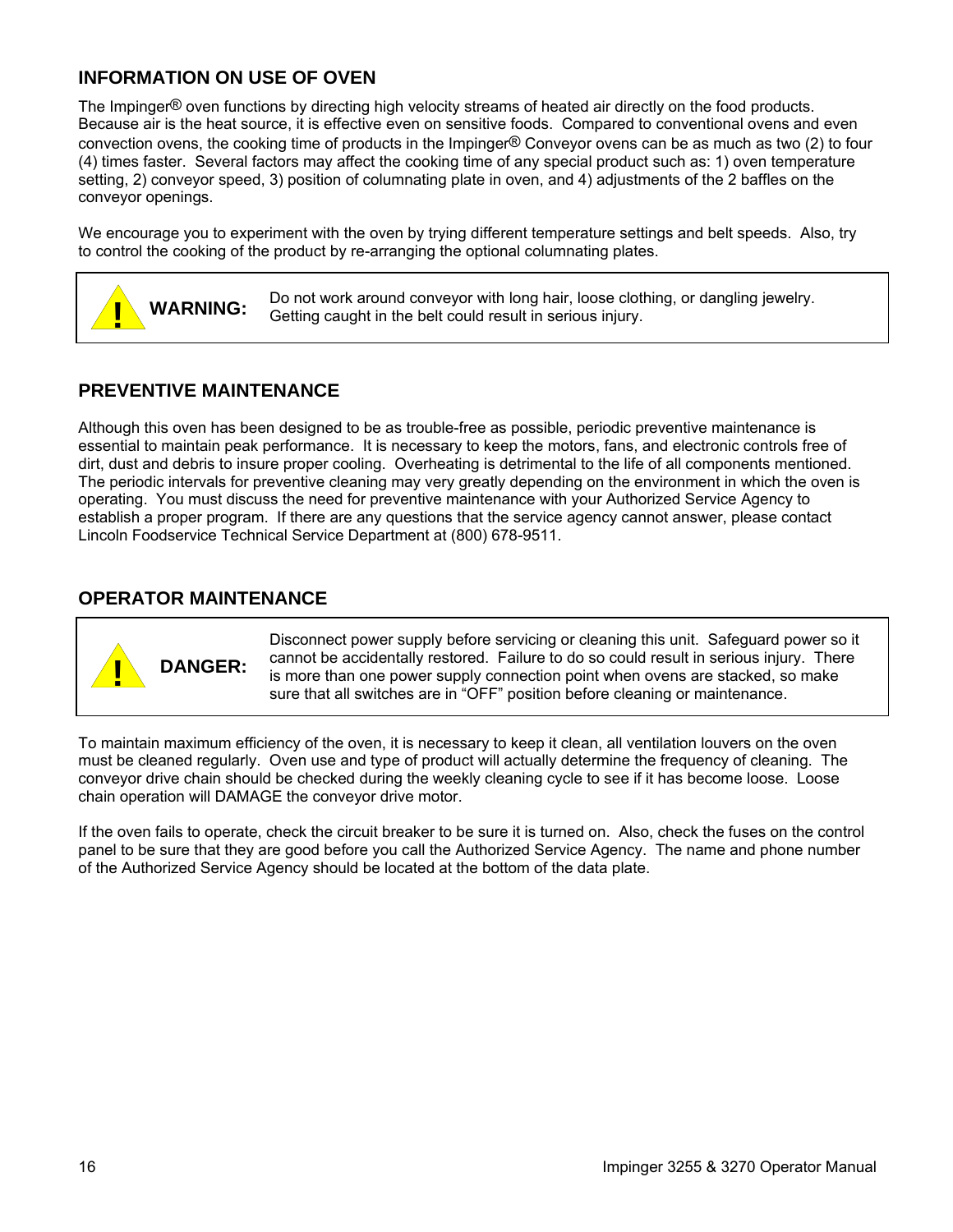# **CLEANING INSTRUCTIONS**



Unit must be cool to touch and disconnected from power source prior to cleaning. Do not use power-cleaning equipment, steel wool, or wire brushes on stainless steel or painted surfaces.

#### **DAILY**

- 1. Clean exterior surfaces of the oven by wiping it down with a mild detergent and clean water, or a commercial stainless cleaner.
- 2. Clean crumb pans and guards by washing with a mild detergent solution and rinsing with clean water.
- 3. Clean the interior by sweeping up all loose particles, then wash with a mild detergent solution and rinse with clean water.
- 4. Clean the conveyor belt by wiping with a clean cloth or brushing with a soft wire brush. Lincoln catalog #369217.

#### **NOTE: DO NOT USE A CAUSTIC OR ALKALINE BASE CLEANER ON INTERIOR OF THE OVEN. THIS WILL RUIN THE ALUMINIZED FINISH OF THE OVEN INTERIOR.**

On exterior of oven, deposits of baked-on splatter, oil, grease, or light discoloration may be removed with any of several commercial cleaners. Consult with your local supplier.



#### **WEEKLY**

- 1. Remove fingers, disassemble and clean. See "Finger Removal" section for more information.
- 2. Remove conveyor, disassemble and clean. See "Conveyor Disassembly" section for more information.

NOTE: Be sure to clean and inspect the ventilation hood in accordance with the ventilation hood manufacturer's specifications.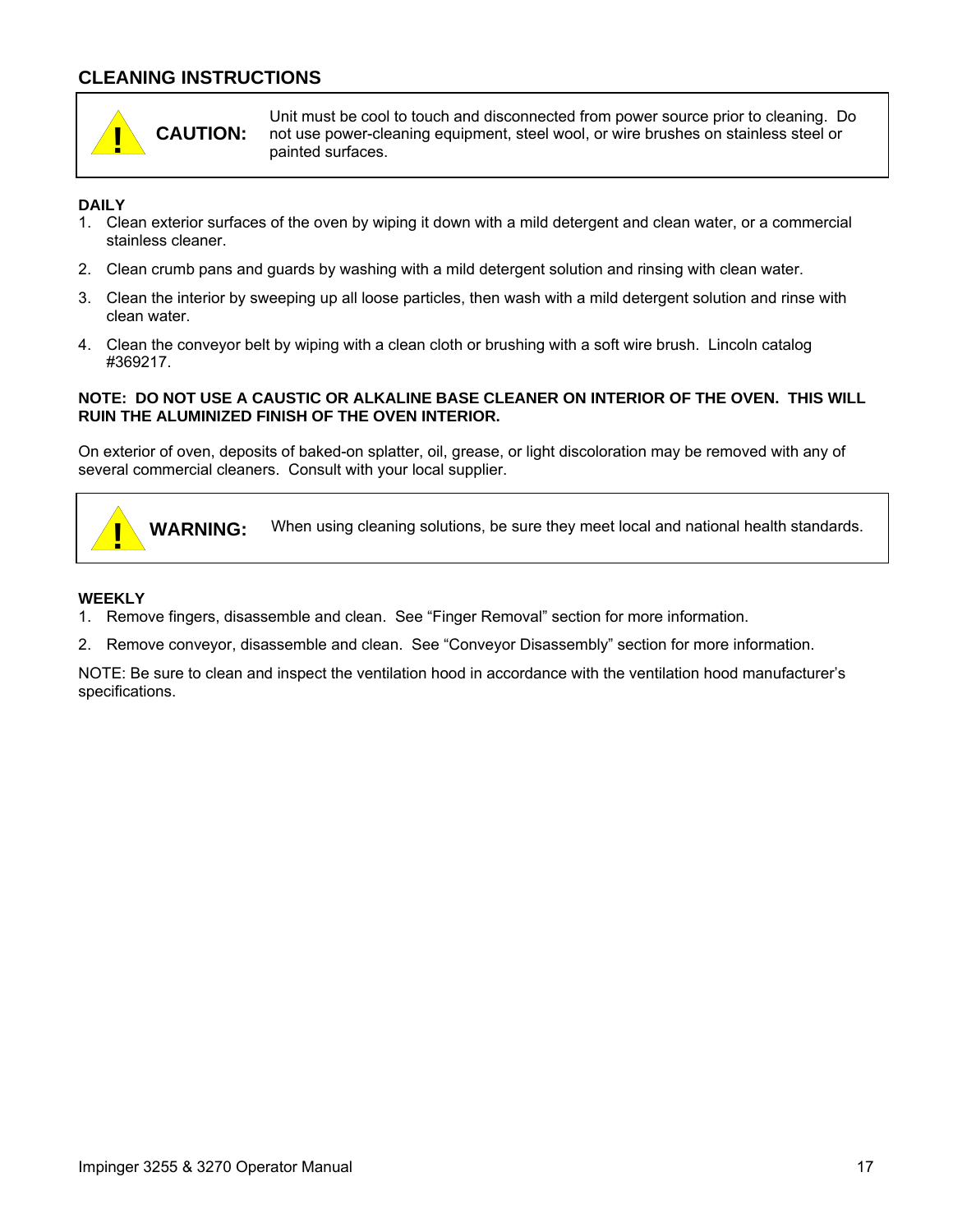# **FINGER REMOVAL AND DISASSEMBLY FOR CLEANING**



- 1. Open door and remove upper fingers. Note any particular placement of fingers that you may have, such as fully closed, half-closed, or fully open, columnating plates.
- 2. Remove conveyor and then remove bottom fingers.
- 3. For finger disassembly, see "Stand and Finger Assembly" section.
- 4. Reassemble fingers in reverse order with the step of the columnating plate facing downward so it fits under the lip of the finger housing.
- 5. Re-install finger in oven. Be sure that they are fully seated over the plenum flanges and the holes are pointing toward the conveyor.

## **CONVEYOR DISASSEMBLY FOR CLEANING**

#### **TO REMOVE CONVEYOR FROM OVEN**



- 1. Remove conveyor chain guard. Remove crumb pans.
- 2. Lift right end of conveyor and push in approximately 3" (76mm). Remove drive chain.
- 3. Pull conveyor out the right end. Place on table or work surface.

# **CONVEYOR INSTALLATION**

**CAUTION: !**

Set tension on the conveyor belt. The belt should be able to be lifted enough to allow it to be  $\frac{1}{4}$ " (6 mm) from the top of the conveyor opening on the oven. Do not over tighten the belt!

- 1. Insert the conveyor through the opening in the right side. Sprocket should be to the right side of the conveyor.
- 2. Slide conveyor through the oven chamber until the locking bar on the drive end of the conveyor is approximately  $2<sup>n</sup> - 3<sup>n</sup>$  (50 – 76 mm) into the oven chamber. Install drive chain by placing it over the drive sprocket and placing it over the conveyor sprocket.
- 3. Lift conveyor just enough to allow you to pull the conveyor toward you until the locking bar is outside of the oven cavity, at the same time push the conveyor downward so that the bar locks on the outside of the oven wall.
- 4. Reinstall conveyor crumb pans and chain guard cover.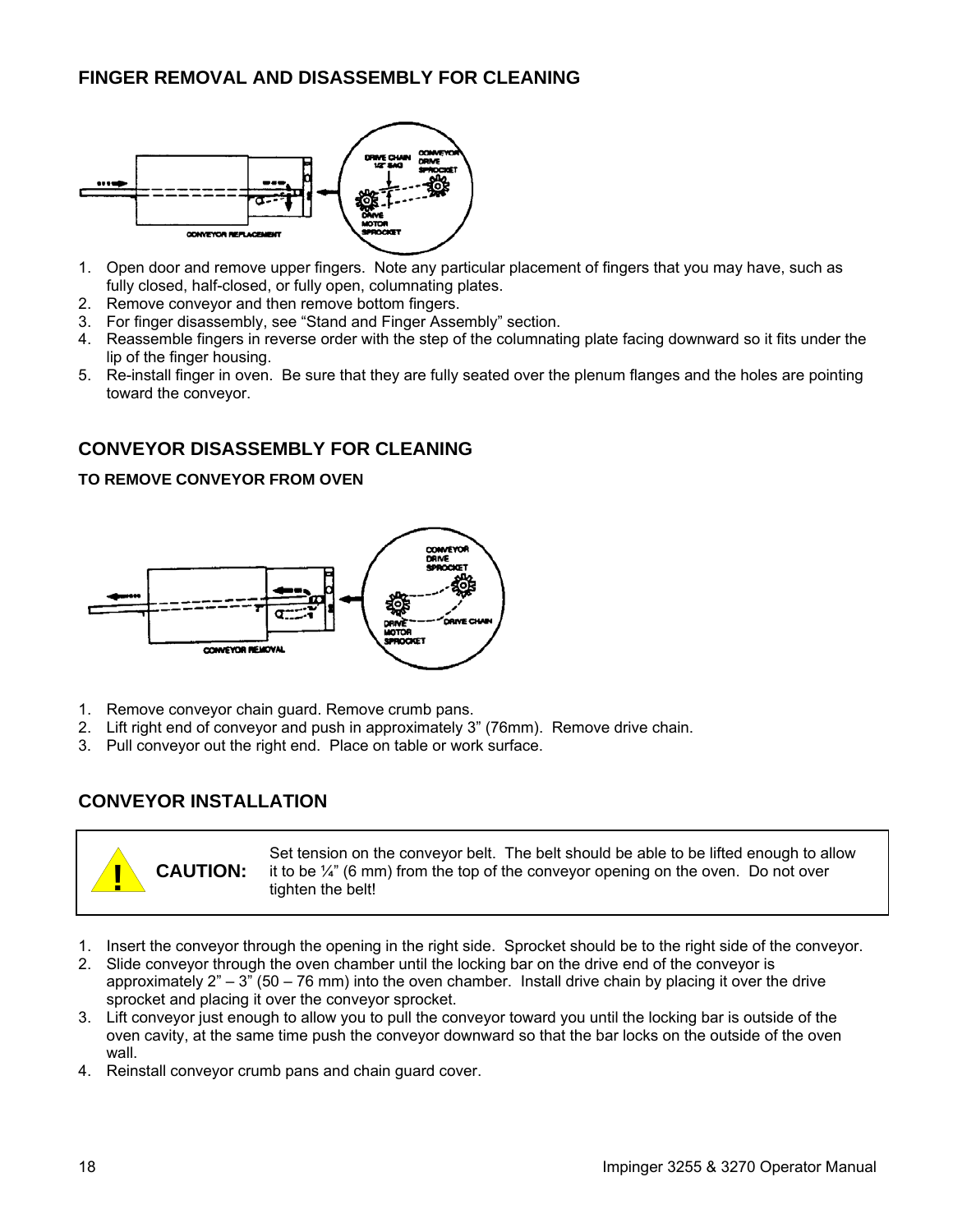**DO NOT ATTEMPT TO OPERATE THE OVEN** until connection of utility service and installation has been fully inspected (START-UP CHECKOUT) by an Authorized Service Technician or a Lincoln Foodservice Products, LLC Service Representative. This service is required by Lincoln Foodservice Products, LLC in order to insure the oven(s) is properly installed and in working order. The warranty becomes effective upon verification of proper installation.

The warranty shall not apply if the oven(s) are started up and operated prior to the "START-UP CHECKOUT" being performed by an Authorized Service Technician or a Lincoln Foodservice Products, LLC Service Representative.



WARNING: If the supply cord appears to be damaged, do not attempt to operate unit. Contact service agent or qualified technician to repair.

## **HOW TO OBTAIN SERVICE**

If the oven fails to operate, check the circuit breaker to be sure it is turned on (on a gas oven check the manual gas valve to insure it is in the ON position) and check the fuses on the back of the oven to be sure they are good before you call the Authorized Service Agency. The name and phone number of the Authorized Service Agency should be located on the oven or contact the factory at (800) 678-9511 for the name of the nearest agency.

# **FUNCTIONS**

#### THERMAL CUT-OUT SWITCH FOR CONTROL BOX COMPONENTS

These ovens include a "safety thermal cut-out switch" for your protection. This safety related device is designed to insure that the unit will not overheat and damage the oven. In the unlikely event that the oven would exceed the specified operating temperature range, the "safety thermal cut-out switch" will activate, thus blocking power to the unit and causing it to turn off.



In order to avoid a hazard due to inadvertent resetting of the thermal cutout, this appliance must not be supplied through an external switching device, such as a timer or connected to a circuit that is regularly switched on and off by the utility.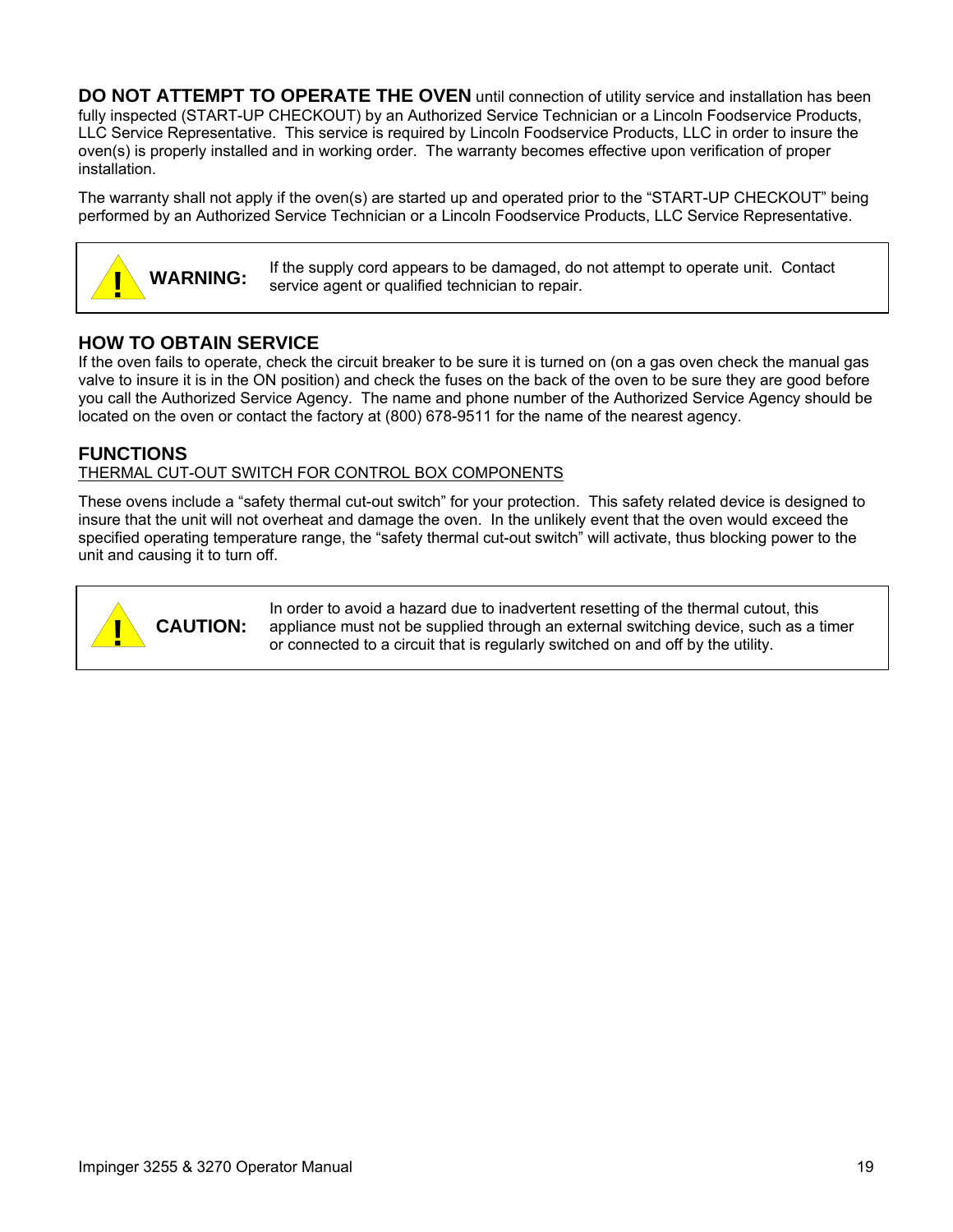# **APPENDIX A – LABEL DEFINITIONS**

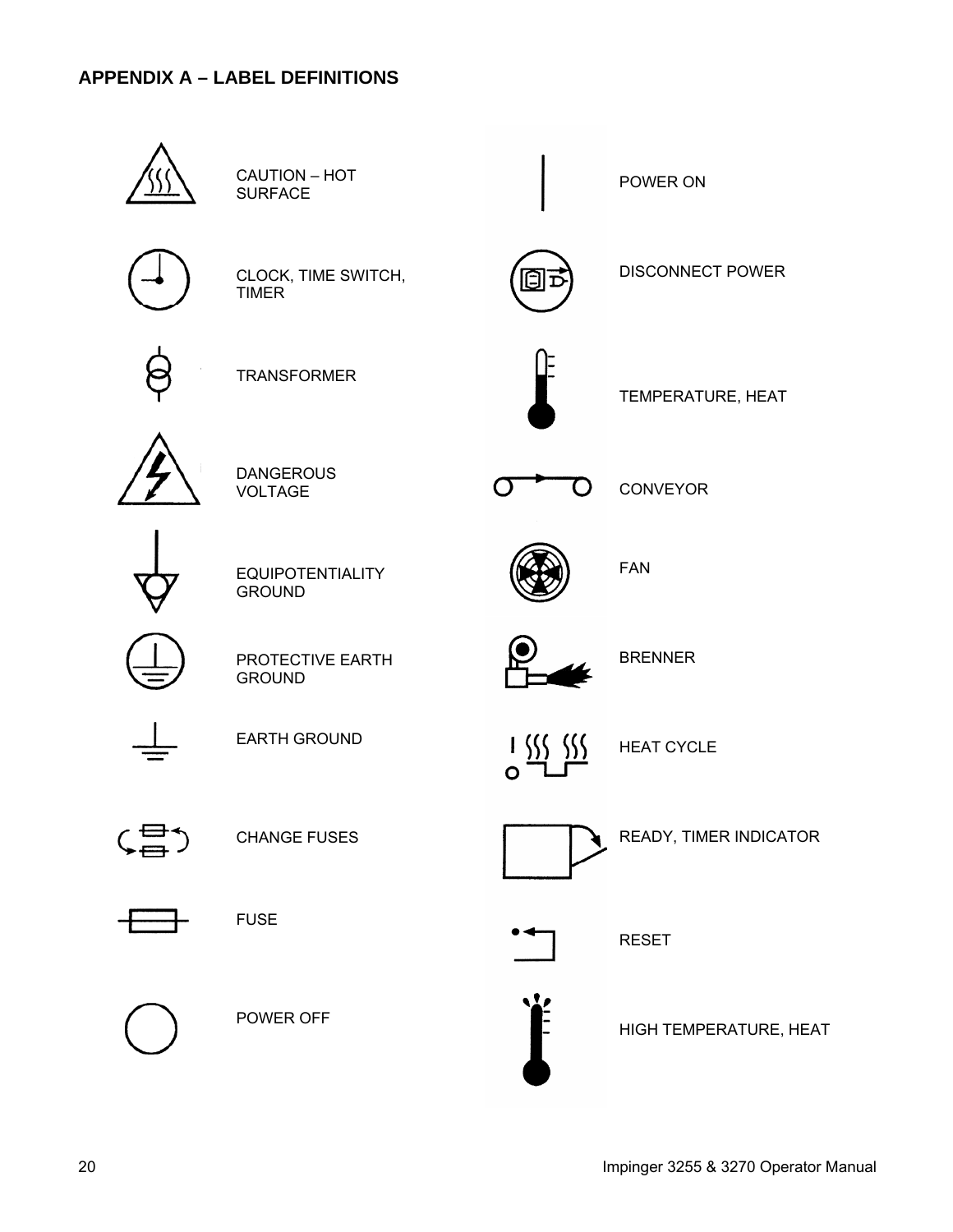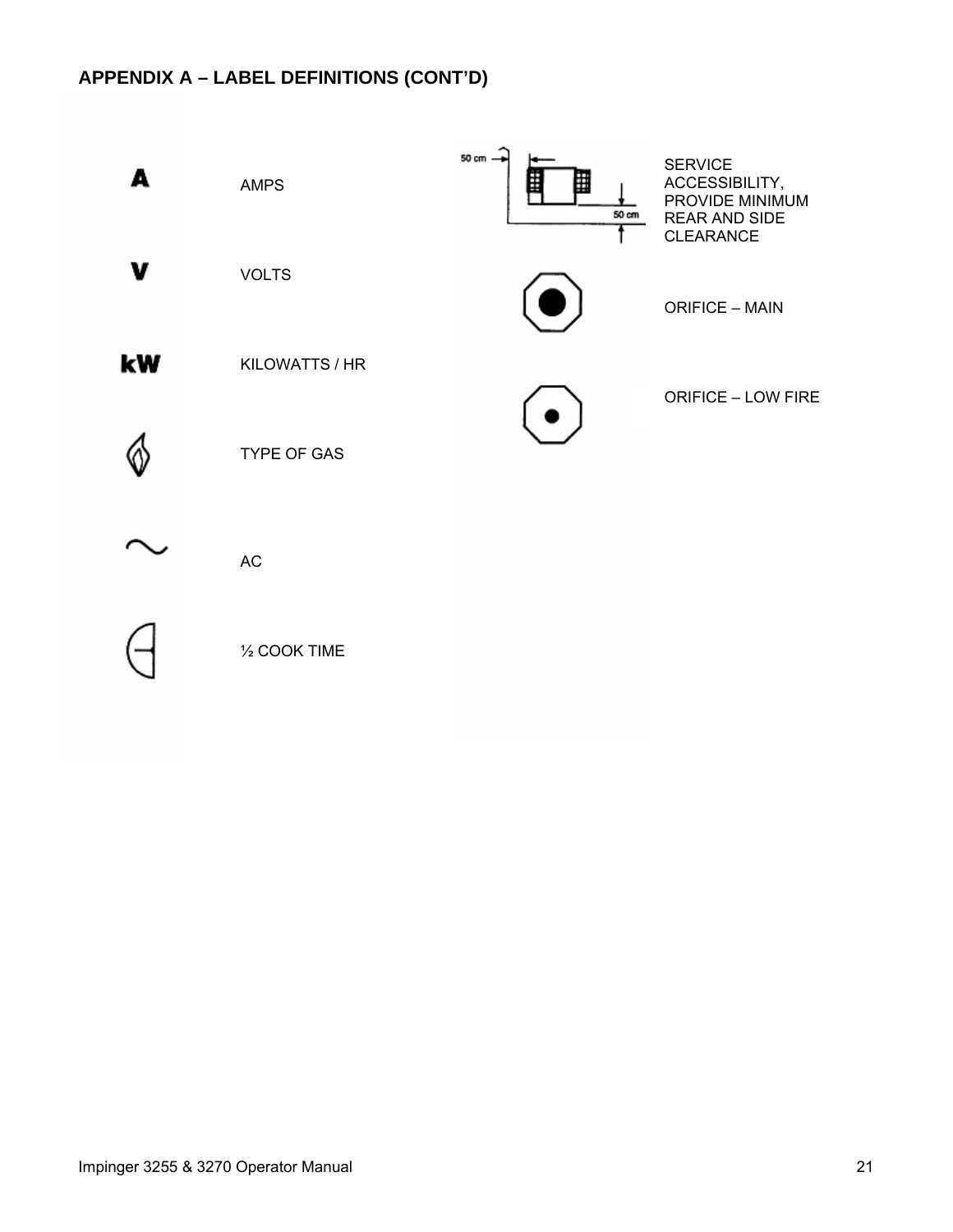#### **LIMITED WARRANTY FOR COMMERCIAL PRODUCTS**

#### **LIMITED WARRANTY**

Lincoln Foodservice Products, LLC ("Lincoln") warrants this product to be free from defects in material and workmanship for a period of one (1) year from the date of purchase.

During the warranty period, Lincoln shall, at Lincoln's option, repair, or replace parts determined by Lincoln to be defective in material or workmanship, and with respect to services, shall re-perform any defective portion of said services. The foregoing shall be the sole obligation of Lincoln under this Limited Warranty with respect to the equipment, products, and services. With respect to equipment, materials, parts and accessories manufactured by others, Lincoln's sole obligation shall be to use reasonable efforts to obtain the full benefit of the manufacturer's warranties. Lincoln shall have no liability, whether in contract, tort, negligence, or otherwise, with respect to non-Lincoln manufactured products.

#### **WHO IS COVERED**

This Limited Warranty is available only to the original purchaser of the product and is not transferable.

#### **EXCLUSIONS FROM COVERAGE**

- Repair or replacement of parts required because of misuse, improper care or storage, negligence, alteration, accident, use of incompatible supplies or lack of specified maintenance shall be excluded
- Normal maintenance items, including but not limited to, light bulbs, fuses, gaskets, O-rings, interior and exterior finishes, lubrication, conveyor belt, motor bushes, broken glass, etc. adjustments and calibrations for temperatures, speed and air flows
- Failures caused by improper or erratic voltages
- Improper or unauthorized repair
- Changes in adjustment and calibration after ninety (90) days from equipment installation date
- This Limited Warranty will not apply to any parts subject to damage beyond the control of Lincoln, or to equipment which has been subject to alteration, misuse or improper installation, accidents, damage in shipment, fire, floods, power changes, other hazards or acts of God that are beyond the control of Lincoln
- This Limited Warranty does not apply, and shall not cover any products or equipment manufactured or sold by Lincoln when such products or commercial equipment is installed or used in a residential or non-commercial application. Installations not within the applicable building or fire codes render this Limited Warranty and any responsibility or obligations associated therein null and void. This includes any damage, costs, or legal actions resulting from the installation of any Lincoln commercial cooking equipment in a non-commercial application or installation, where the equipment is being used for applications other than those approved for by Lincoln.

#### **LIMITATIONS OF LIABILITY**

The preceding paragraphs set forth the exclusive remedy for all claims based on failure of, or defect in, products or services sold hereunder, whether the failure or defect arises before or during the warranty period, and whether a claim, however instituted, is based on contract, indemnity, warranty, tort (including negligence), strict liability, implied by statute, common-law or otherwise , and Lincoln its servants and agents shall not be liable for any claims for personal injuries, incidental or consequential damages or loss, howsoever caused. Upon the expiration of the warranty period, all such liability shall terminate. THE FOREGOING WARRANTIES ARE EXCLUSIVE AND IN LIEU OF ALL OTHER WARRANTIES, WHETHER WRITTEN, ORAL, IMPLIED OR STATUTORY NO IMPLIED WARRANTY OF MERCHANTABILITY OR FITNESS FOR PARTICULAR PURPOSE SHALL APPLY. LINCOLN DOES NOT WARRANT ANY PRODUCTS OR SERVICES OF OTHERS.

#### **REMEDIES**

The liability of Lincoln for breach of any warranty obligation hereunder is limited to: (i) the repair or replacement of the equipment on which the liability is based, or with respect to services, re-performance of the services; or (ii) at Lincoln's option, the refund of the amount paid for said equipment or services.

Any breach by Lincoln with respect to any item or unit of equipment or services shall be deemed a breach with respect to that item or unit or service only

#### **WARRANTY CLAIM PROCEDURE**

Customer shall be responsible to:

- Immediately advise the Dealer or Lincoln's Authorized Service Agent of the equipment serial number and the nature of the problem.
- Verify the problem is a factory responsibility. Improper installation or misuse of equipment, are not covered under this Limited **Warranty**
- Cooperate with the Service Agency so that warranty service may be completed during normal working hours.
- Travel Time not to exceed two hours and mileage not to exceed one hundred (100) miles.

#### **GOVERNING LAW**

Limited Warranty shall be governed by the laws of the state of Delaware, USA, excluding their conflicts of law principles. The United Nations Convention on Contracts for the International Sale of Goods is hereby excluded in its entirety from application to this Limited Warranty

Lincoln Foodservice Products, LLC 1111 North Hadley Road Fort Wayne, Indiana 46804 USA www.lincolnfp.com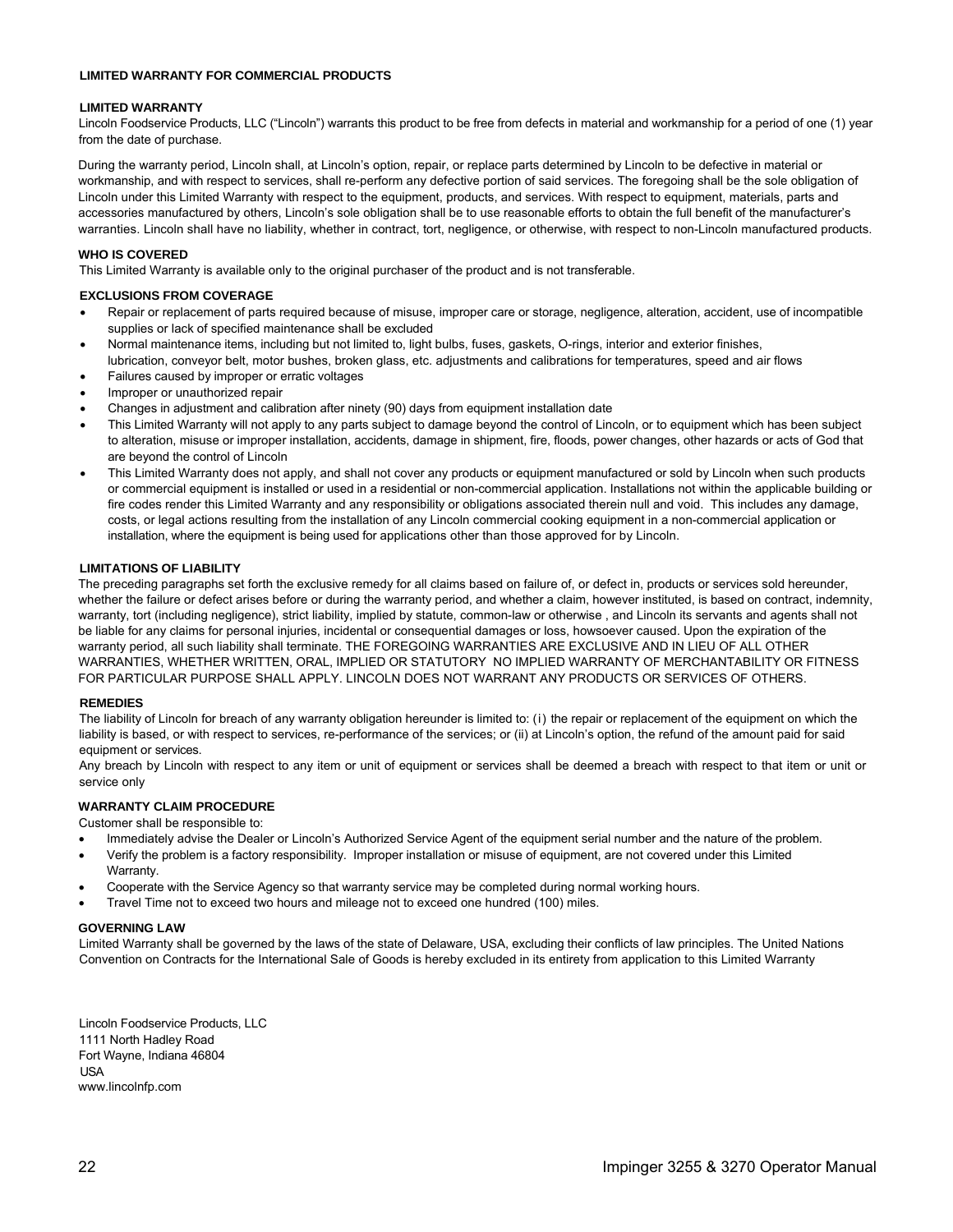This page intentionally left blank.